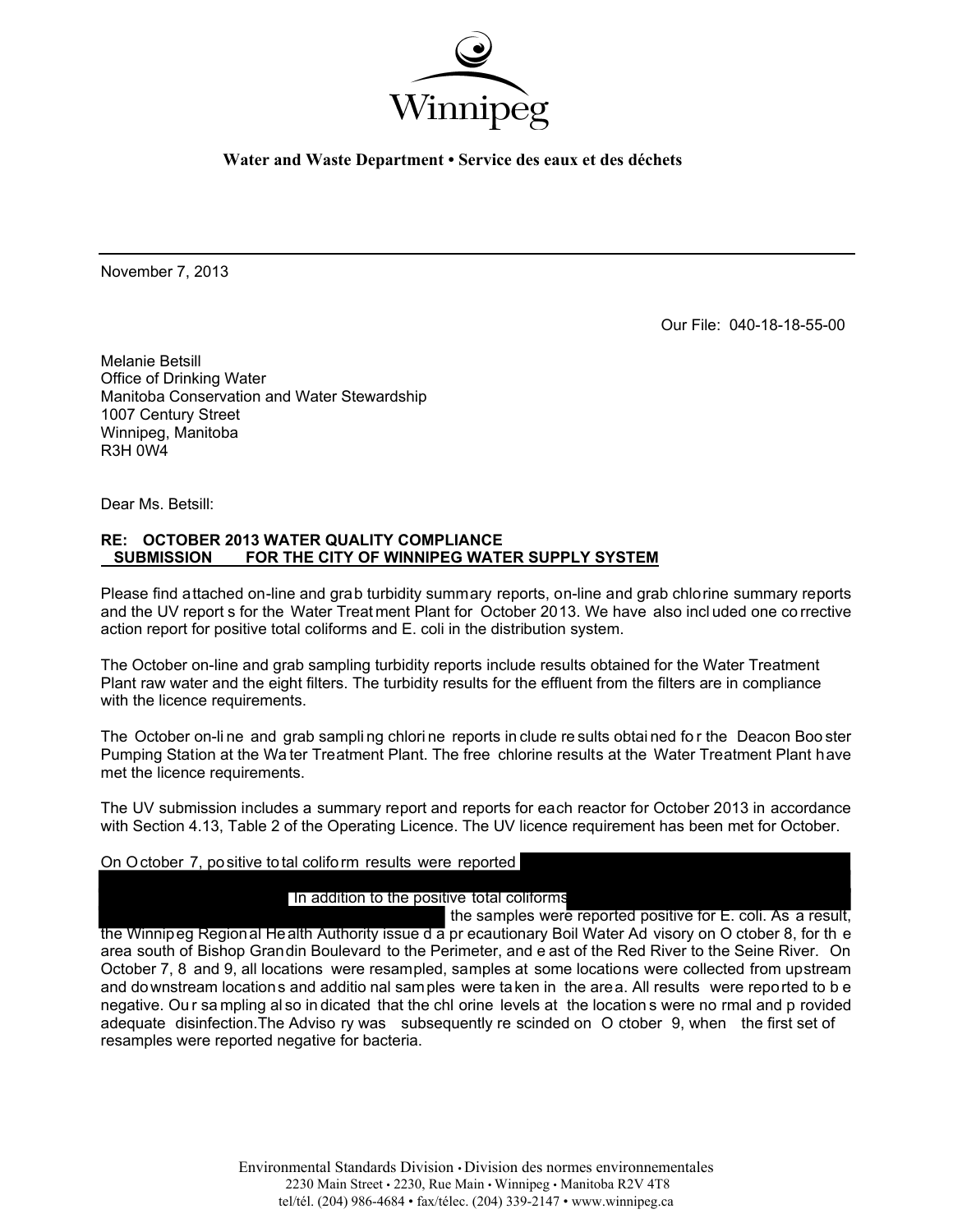Please let me know of any concerns or questions respecting this submission. I may be reached at the below address, by telephone at 204-986-4807 or by e-mail at kkjartanson@winnipeg.ca.

Thanks for your ongoing cooperation and understanding in this matter.

Yours sincerely,

*Original signed by:* 

K.J.T. Kjartanson, P.Eng. Manager of Environmental Standards

KJTK:rg **Attachments** 

c:(e-mail)

 Dr. L. Richards, Winnipeg Regional Health Authority Dr. S. Roberecki, Manitoba Health D.P. Sacher, P.Eng. G. Patton, P.Eng. T. Josephson, P.Eng. A. J. Weremy, P.Eng. S. Fletcher

N:\Compliance Reporting\Submittal Letters\2013\ODW- Letters\Betsill Water October 2013.doc

Embrace the spirit . Vivez l'esprit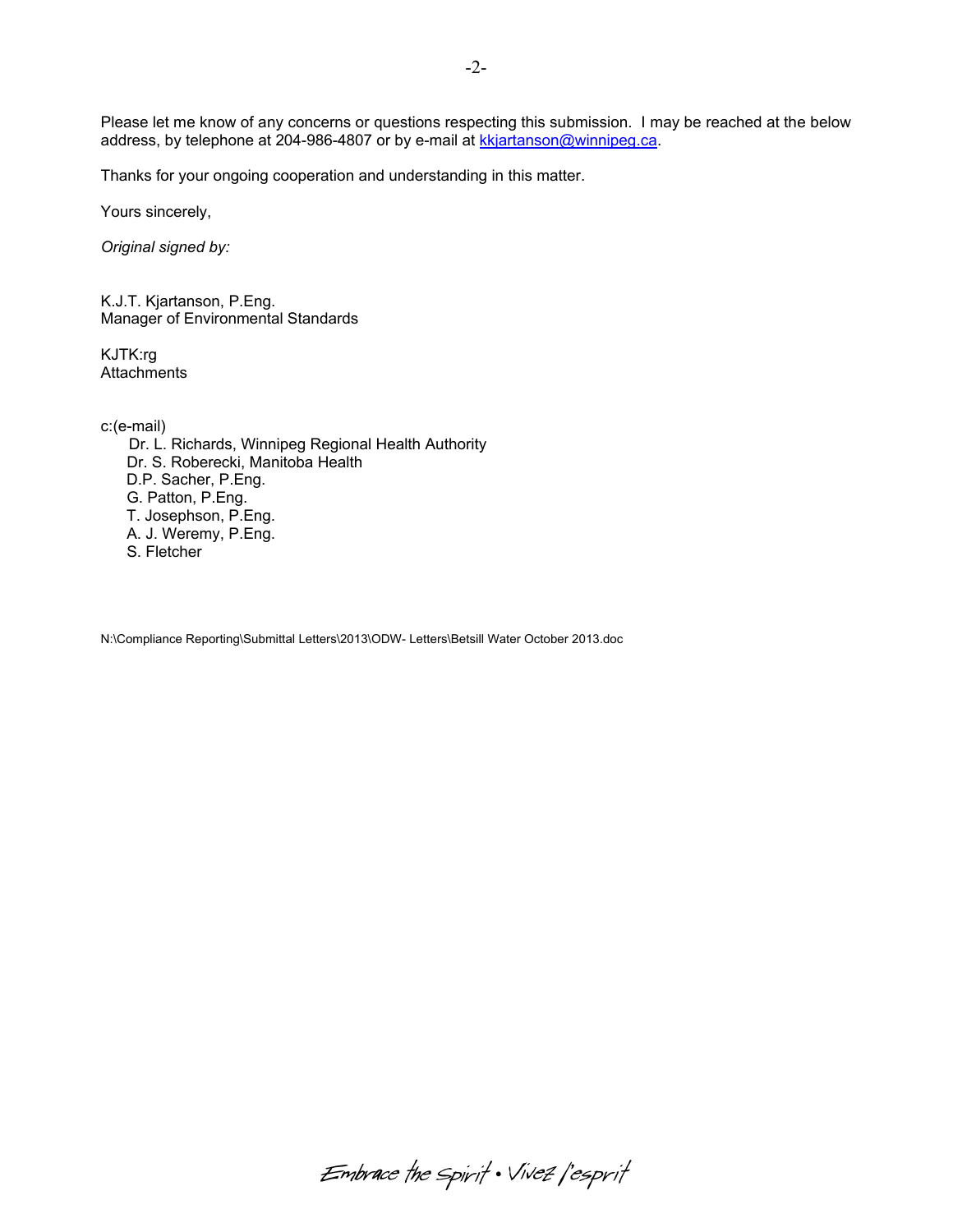

## CITY OF WINNIPEG  $\mathbf{in}$   $\alpha$  WATER AND WASTE DEPARTMENT ENVIRONMENTAL STANDARDS DIVISION

| WATER TREATMENT PLANT CHLORINE GRAB MONITORING REPORT    |                                |                                                          |                                |                                                          |
|----------------------------------------------------------|--------------------------------|----------------------------------------------------------|--------------------------------|----------------------------------------------------------|
| Water System Code: 252.00<br>Licence No. PWS-09-412 A    |                                | <b>Deacon Booster Pumping</b><br><b>Station Branch 1</b> |                                | <b>Deacon Booster Pumping</b><br><b>Station Branch 2</b> |
| <b>Date</b>                                              | <b>Free Chlorine</b><br>(mg/L) | <b>Total Chlorine</b><br>(mg/L)                          | <b>Free Chlorine</b><br>(mg/L) | <b>Total Chlorine</b><br>(mg/L)                          |
| 01-Oct-2013                                              | 1.09                           | 1.30                                                     | 1.16                           | 1.31                                                     |
| 02-Oct-2013                                              | 1.31                           | 1.48                                                     | 1.27                           | 1.47                                                     |
| 03-Oct-2013                                              | 1.31                           | 1.47                                                     | 1.18                           | 1.36                                                     |
| 04-Oct-2013                                              | 1.27                           | 1.45                                                     | 1.19                           | 1.34                                                     |
| 05-Oct-2013                                              | <b>NS</b>                      | <b>NS</b>                                                | <b>NS</b>                      | <b>NS</b>                                                |
| 06-Oct-2013                                              | <b>NS</b>                      | <b>NS</b>                                                | <b>NS</b>                      | <b>NS</b>                                                |
| 07-Oct-2013                                              | 1.29                           | 1.47                                                     | 1.17                           | 1.32                                                     |
| 08-Oct-2013                                              | 1.10                           | 1.26                                                     | 1.17                           | 1.35                                                     |
| 09-Oct-2013                                              | 1.14                           | 1.28                                                     | 1.03                           | 1.22                                                     |
| 10-Oct-2013                                              | 1.29                           | 1.39                                                     | 1.19                           | 1.27                                                     |
| 11-Oct-2013                                              | 1.17                           | 1.34                                                     | 1.13                           | 1.30                                                     |
| 12-Oct-2013                                              | <b>NS</b>                      | <b>NS</b>                                                | <b>NS</b>                      | <b>NS</b>                                                |
| 13-Oct-2013                                              | <b>NS</b>                      | <b>NS</b>                                                | <b>NS</b>                      | <b>NS</b>                                                |
| 14-Oct-2013                                              | <b>NS</b>                      | <b>NS</b>                                                | <b>NS</b>                      | <b>NS</b>                                                |
| 15-Oct-2013                                              | 1.25                           | 1.39                                                     | 1.17                           | 1.29                                                     |
| 16-Oct-2013                                              | 1.13                           | 1.26                                                     | 1.19                           | 1.31                                                     |
| 17-Oct-2013                                              | 1.19                           | 1.31                                                     | 1.07                           | 1.26                                                     |
| 18-Oct-2013                                              | 1.19                           | 1.32                                                     | 1.13                           | 1.25                                                     |
| 19-Oct-2013                                              | <b>NS</b>                      | <b>NS</b>                                                | <b>NS</b>                      | <b>NS</b>                                                |
| 20-Oct-2013                                              | <b>NS</b>                      | <b>NS</b>                                                | <b>NS</b>                      | <b>NS</b>                                                |
| 21-Oct-2013                                              | 1.36                           | 1.49                                                     | 1.27                           | 1.35                                                     |
| 22-Oct-2013                                              | 1.31                           | 1.50                                                     | 1.21                           | 1.40                                                     |
| 23-Oct-2013                                              | 1.29                           | 1.42                                                     | 1.26                           | 1.43                                                     |
| 24-Oct-2013                                              | 1.23                           | 1.31                                                     | 1.15                           | 1.28                                                     |
| 25-Oct-2013                                              | 1.13                           | 1.27                                                     | 1.13                           | 1.28                                                     |
| 26-Oct-2013                                              | <b>NS</b>                      | <b>NS</b>                                                | <b>NS</b>                      | <b>NS</b>                                                |
| 27-Oct-2013                                              | <b>NS</b>                      | <b>NS</b>                                                | <b>NS</b>                      | <b>NS</b>                                                |
| 28-Oct-2013                                              | 1.74                           | 1.84                                                     | 1.39                           | 1.54                                                     |
| 29-Oct-2013                                              | 1.25                           | 1.39                                                     | 1.30                           | 1.42                                                     |
| 30-Oct-2013                                              | 1.24                           | 1.42                                                     | 1.27                           | 1.46                                                     |
| 31-Oct-2013                                              | 1.21                           | 1.31                                                     | 1.23                           | 1.48                                                     |
| Total number of measurements taken, A:                   | 22                             |                                                          | 22                             |                                                          |
| <b>Chlorine Standard for Monitoring Location (mg/L):</b> | 0.50                           |                                                          | 0.50                           |                                                          |
| Number of measurements meeting standard, B:              | 22                             |                                                          | 22                             |                                                          |
| Compliance with Chlorine Standard, C= B/A X 100%:        | 100%                           |                                                          | 100%                           |                                                          |

NS: No Sample NA: Not Analyzed OL: Off-Line

| Comments: | <b>Report Compiled By:</b> | H.Demchenko |
|-----------|----------------------------|-------------|
|-----------|----------------------------|-------------|

**Approved in LIMS By: A.Vanderstel/S.Fletcher**

Date Approved: 5-Nov-13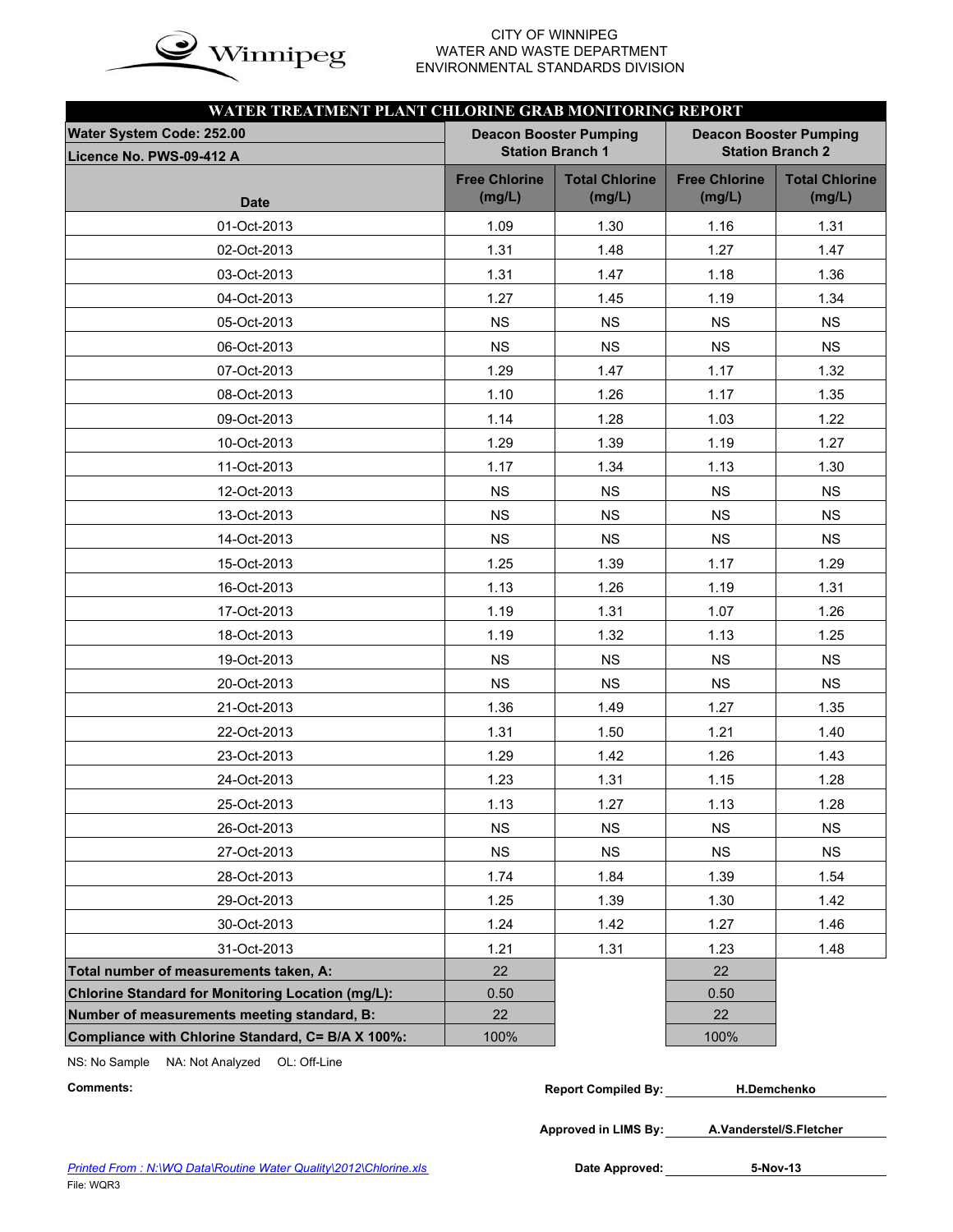

# **City of Winnipeg**

Water and Waste Department Water Services Division

## WATER TREATMENT PLANT FREE CHLORINE ON-LINE MONITORING REPORT Deacon Booster Pumping Station

Water System Code: **252.00** Licence Number: **PWS-09-412 A** Report Created: **01 November 2013 Report Period:** October 2013

|            |         | <b>BRANCH1</b><br>[mg/L] |         | <b>BRANCH 2</b><br>[mg/L] |
|------------|---------|--------------------------|---------|---------------------------|
| Date       | Average | Minimum                  | Average | Minimum                   |
| 01/10/2013 | 1.14    | 1.09                     | 1.17    | 1.10                      |
| 02/10/2013 | 1.23    | 1.15                     | 1.21    | 1.11                      |
| 03/10/2013 | 1.30    | 1.20                     | 1.18    | 1.14                      |
| 04/10/2013 | 1.21    | 1.17                     | 1.16    | 1.12                      |
| 05/10/2013 | 1.19    | 1.10                     | 1.13    | 1.05                      |
| 06/10/2013 | 1.19    | 1.15                     | 1.13    | 1.07                      |
| 07/10/2013 | 1.17    | 1.04                     | 1.21    | 1.13                      |
| 08/10/2013 | 1.12    | 1.00                     | 1.19    | 1.08                      |
| 09/10/2013 | 1.34    | 1.21                     | 1.12    | 1.07                      |
| 10/10/2013 | 1.42    | 1.25                     | 1.25    | 1.04                      |
| 11/10/2013 | 1.35    | 1.24                     | 1.24    | 1.15                      |
| 12/10/2013 | 1.31    | 1.22                     | 1.27    | 1.14                      |
| 13/10/2013 | 1.21    | 1.11                     | 1.08    | 0.99                      |
| 14/10/2013 | 1.21    | 1.07                     | 1.08    | 0.96                      |
| 15/10/2013 | 1.19    | 1.11                     | 1.07    | 0.91                      |
| 16/10/2013 | 1.20    | 1.09                     | 1.21    | 1.12                      |
| 17/10/2013 | 1.11    | 1.04                     | 1.21    | 1.09                      |
| 18/10/2013 | 1.10    | 1.04                     | 1.19    | 1.09                      |
| 19/10/2013 | 1.08    | 1.01                     | 1.14    | 1.06                      |
| 20/10/2013 | 1.12    | 1.05                     | 1.11    | 1.04                      |
| 21/10/2013 | 1.21    | 1.13                     | 1.24    | 1.07                      |
| 22/10/2013 | 1.27    | 1.22                     | 1.23    | 1.14                      |
| 23/10/2013 | 1.27    | 1.18                     | 1.20    | 1.05                      |
| 24/10/2013 | 1.15    | 1.01                     | 1.07    | 0.88                      |
| 25/10/2013 | 1.15    | 1.06                     | 1.06    | 0.98                      |
| 26/10/2013 | 1.17    | 1.07                     | 1.07    | 0.98                      |
| 27/10/2013 | 1.20    | 1.13                     | 1.11    | 1.05                      |
| 28/10/2013 | 1.30    | 1.02                     | 1.18    | 1.06                      |
| 29/10/2013 | 1.06    | 1.00                     | 1.16    | 1.09                      |
| 30/10/2013 | 1.05    | 1.00                     | 1.20    | 1.12                      |
| 31/10/2013 | 1.26    | 1.03                     | 1.26    | 1.11                      |
|            |         |                          |         |                           |

| Total Number of Measurements, A:            | 21602 | 21599 |
|---------------------------------------------|-------|-------|
| Minimum Free Chlorine Standard:             | 0.50  | 0.50  |
| Number of Measurements Meeting Standard, B: | 21602 | 21599 |
| COMPLIANCE, $C = B/A \times 100\%$          | 100   | 100   |
|                                             |       |       |

File Path: N:\Water Treatment Branch\Administration\Reports\Regulatory Submissions\Chlorine\2013\10-October

Submitted By (Print): A. Weremy

Signature: Original signed by A.Weremy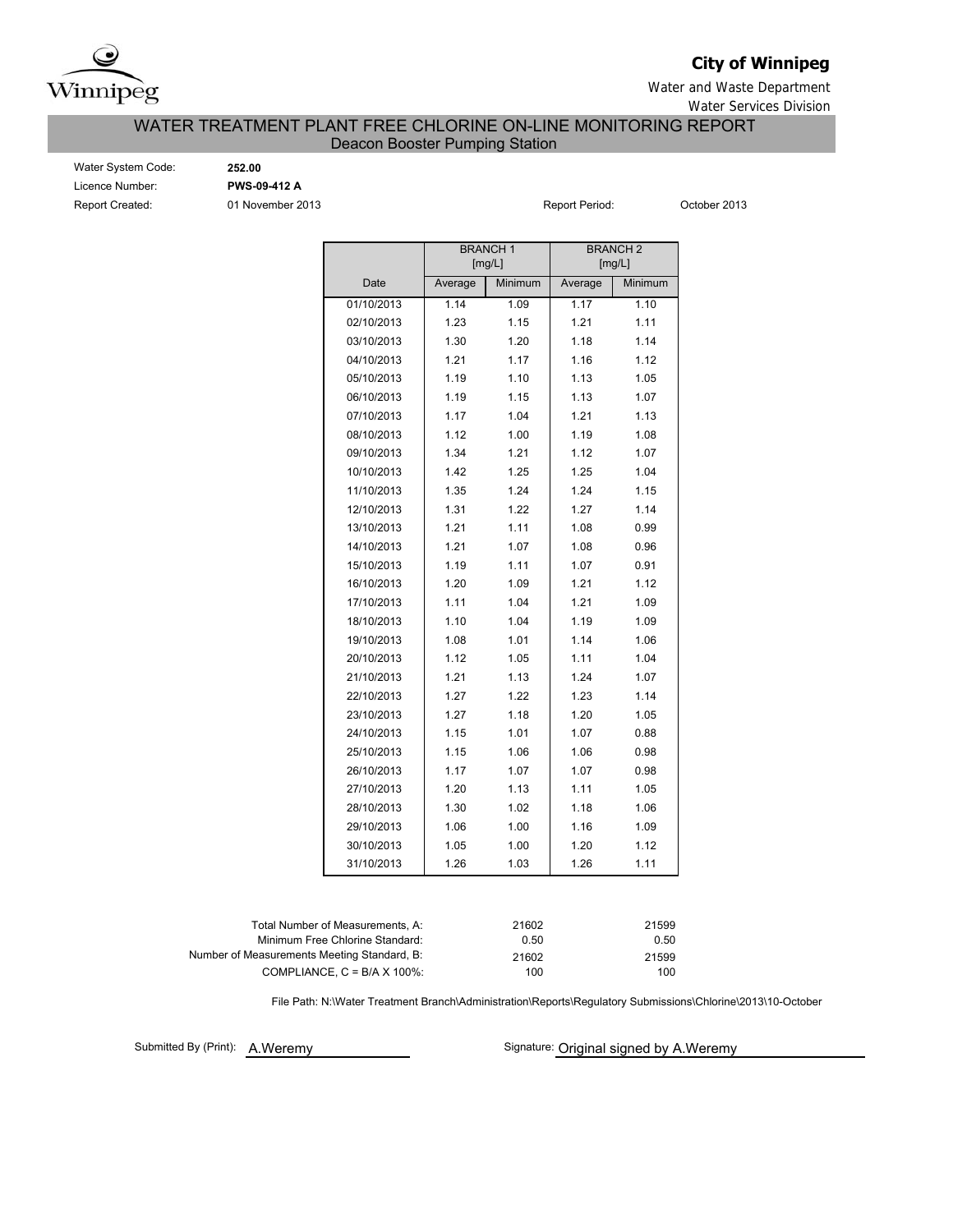

## CITY OF WINNIPEG WATER AND WASTE DEPARTMENT ENVIRONMENTAL STANDARDS DIVISION

# **WATER TREATMENT PLANT TURBIDITY GRAB MONITORING REPORT**

| <b>Water System Code: 252.00</b>                         |                  |           |                     |           | <b>Turbidity (NTU)</b> |           |           |           |           |
|----------------------------------------------------------|------------------|-----------|---------------------|-----------|------------------------|-----------|-----------|-----------|-----------|
| Licence No. PWS-09-412 A                                 |                  |           |                     |           |                        |           |           |           |           |
| <b>Date</b>                                              | <b>Raw Water</b> | Filter 1  | Filter <sub>2</sub> | Filter 3  | Filter 4               | Filter 5  | Filter 6  | Filter 7  | Filter 8  |
| 01-Oct-2013                                              | 2.29             | 0.08      | 0.09                | 0.12      | 0.11                   | 0.09      | 0.08      | 0.08      | 0.10      |
| 02-Oct-2013                                              | 3.27             | 0.11      | 0.09                | 0.08      | 0.07                   | 0.08      | 0.09      | 0.07      | 0.06      |
| 03-Oct-2013                                              | 2.56             | 0.09      | 0.10                | 0.12      | 0.09                   | 0.21      | 0.10      | 0.10      | 0.10      |
| 04-Oct-2013                                              | 2.92             | 0.14      | 0.10                | 0.11      | 0.10                   | 0.11      | 0.08      | 0.07      | 0.08      |
| 05-Oct-2013                                              | <b>NS</b>        | <b>NS</b> | <b>NS</b>           | <b>NS</b> | <b>NS</b>              | <b>NS</b> | <b>NS</b> | <b>NS</b> | <b>NS</b> |
| 06-Oct-2013                                              | <b>NS</b>        | <b>NS</b> | <b>NS</b>           | <b>NS</b> | <b>NS</b>              | <b>NS</b> | <b>NS</b> | <b>NS</b> | <b>NS</b> |
| 07-Oct-2013                                              | 2.16             | 0.08      | 0.08                | 0.15      | 0.09                   | 0.08      | 0.10      | 0.07      | 0.08      |
| 08-Oct-2013                                              | 3.18             | 0.07      | 0.06                | 0.09      | 0.11                   | 0.19      | 0.06      | 0.08      | 0.07      |
| 09-Oct-2013                                              | 2.39             | 0.08      | 0.09                | 0.10      | 0.06                   | 0.07      | 0.08      | 0.07      | 0.09      |
| 10-Oct-2013                                              | 2.07             | 0.05      | 0.07                | 0.07      | 0.09                   | 0.07      | 0.09      | 0.10      | 0.09      |
| 11-Oct-2013                                              | 2.15             | 0.08      | 0.07                | 0.07      | 0.10                   | 0.08      | 0.06      | 0.09      | 0.08      |
| 12-Oct-2013                                              | <b>NS</b>        | <b>NS</b> | <b>NS</b>           | <b>NS</b> | <b>NS</b>              | <b>NS</b> | <b>NS</b> | <b>NS</b> | <b>NS</b> |
| 13-Oct-2013                                              | <b>NS</b>        | <b>NS</b> | <b>NS</b>           | <b>NS</b> | <b>NS</b>              | <b>NS</b> | <b>NS</b> | <b>NS</b> | <b>NS</b> |
| 14-Oct-2013                                              | 1.88             | 0.07      | 0.05                | 0.08      | 0.10                   | 0.06      | 0.06      | 0.05      | 0.07      |
| 15-Oct-2013                                              | 1.75             | 0.10      | 0.11                | 0.09      | 0.09                   | 0.13      | 0.13      | 0.10      | 0.06      |
| 16-Oct-2013                                              | 3.21             | 0.07      | 0.07                | 0.08      | 0.12                   | 0.07      | 0.07      | 0.06      | 0.09      |
| 17-Oct-2013                                              | 5.78             | 0.14      | 0.13                | 0.15      | 0.15                   | 0.13      | 0.13      | 0.10      | 0.11      |
| 18-Oct-2013                                              | 2.94             | 0.11      | 0.11                | 0.12      | 0.11                   | 0.10      | 0.13      | 0.12      | 0.09      |
| 19-Oct-2013                                              | <b>NS</b>        | <b>NS</b> | <b>NS</b>           | <b>NS</b> | <b>NS</b>              | <b>NS</b> | <b>NS</b> | <b>NS</b> | <b>NS</b> |
| 20-Oct-2013                                              | <b>NS</b>        | <b>NS</b> | <b>NS</b>           | <b>NS</b> | <b>NS</b>              | <b>NS</b> | <b>NS</b> | <b>NS</b> | <b>NS</b> |
| 21-Oct-2013                                              | 2.67             | 0.14      | 0.11                | 0.17      | 0.16                   | 0.16      | 0.14      | 0.14      | 0.11      |
| 22-Oct-2013                                              | 2.66             | 0.09      | 0.09                | 0.12      | 0.11                   | 0.10      | 0.15      | 0.12      | 0.11      |
| 23-Oct-2013                                              | 2.04             | 0.14      | 0.11                | 0.11      | 0.21                   | 0.12      | 0.12      | 0.12      | 0.13      |
| 24-Oct-2013                                              | 2.34             | 0.12      | 0.12                | 0.12      | 0.10                   | 0.12      | 0.10      | 0.09      | 0.09      |
| 25-Oct-2013                                              | 2.11             | 0.12      | 0.07                | 0.11      | 0.09                   | 0.11      | 0.09      | 0.10      | 0.08      |
| 26-Oct-2013                                              | <b>NS</b>        | <b>NS</b> | <b>NS</b>           | <b>NS</b> | <b>NS</b>              | <b>NS</b> | <b>NS</b> | <b>NS</b> | <b>NS</b> |
| 27-Oct-2013                                              | <b>NS</b>        | <b>NS</b> | NS                  | <b>NS</b> | <b>NS</b>              | <b>NS</b> | <b>NS</b> | <b>NS</b> | <b>NS</b> |
| 28-Oct-2013                                              | 1.67             | 0.10      | 0.08                | 0.10      | 0.06                   | 0.13      | 0.06      | 0.07      | 0.08      |
| 29-Oct-2013                                              | 2.28             | 0.11      | 0.12                | 0.07      | 0.06                   | 0.07      | 0.06      | 0.09      | 0.07      |
| 30-Oct-2013                                              | 2.05             | 0.07      | 0.08                | 0.09      | 0.12                   | 0.09      | 0.10      | 0.10      | 0.08      |
| 31-Oct-2013                                              | 1.93             | 0.08      | 0.07                | 0.09      | 0.10                   | 0.07      | <b>NS</b> | 0.06      | 0.08      |
| Total number of measurements taken, A:                   |                  | 23        | 23                  | 23        | 23                     | 23        | 22        | 23        | 23        |
| <b>Turbidity Standard for Monitoring Location (NTU):</b> |                  | 0.30      | 0.30                | 0.30      | 0.30                   | 0.30      | 0.30      | 0.30      | 0.30      |
| Number of measurements meeting standard, B:              |                  | 23        | 23                  | 23        | 23                     | 23        | 22        | 23        | 23        |
| Compliance with Turbidity Standard, C= B/A X 100%:       |                  | 100%      | 100%                | 100%      | 100%                   | 100%      | 100%      | 100%      | 100%      |

NS: No Sample NA: Not Analyzed OL: Off-Line

There was no sample for filter 6 on October  $31<sup>st</sup>$  due to a technician error.

**Approved in LIMS By: A.Vanderstel/S.Fletcher**

Date Approved: 5-Nov-13

**Comments: Report Compiled By: H.Demchenko**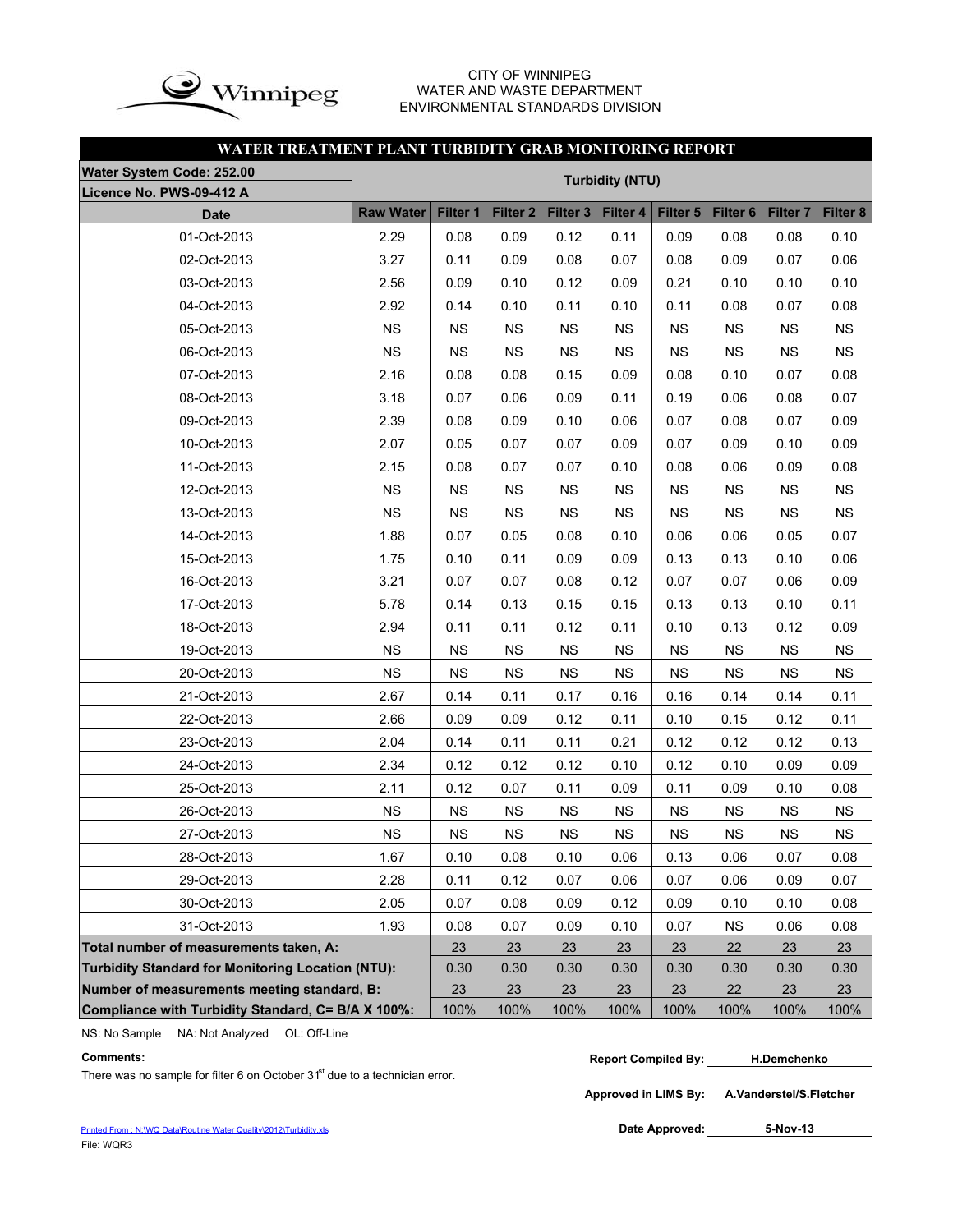

# **CITY OF WINNIPEG**

Water System Code: **252.00**

Licence Number: **PWS-09-412 A**

## WATER AND WASTE DEPARTMENTWATER SERVICES DIVISION

| WATER TREATMENT PLANT TURBIDITY ON-LINE MONITORING REPORT |  |  |
|-----------------------------------------------------------|--|--|
|                                                           |  |  |
|                                                           |  |  |
|                                                           |  |  |

|                                                     |                                             | October 2013 Turbidity (NTU) |           |             |      |           |      |           |       |           |      |           |      |           |      |           |      |           |
|-----------------------------------------------------|---------------------------------------------|------------------------------|-----------|-------------|------|-----------|------|-----------|-------|-----------|------|-----------|------|-----------|------|-----------|------|-----------|
|                                                     |                                             | Raw                          | Filter #1 |             |      | Filter #2 |      | Filter #3 |       | Filter #4 |      | Filter #5 |      | Filter #6 |      | Filter #7 |      | Filter #8 |
|                                                     | Date                                        | Avg                          | Avg       | Max         | Avg  | Max       | Avg  | Max       | Avg   | Max       | Avg  | Max       | Avg  | Max       | Avg  | Max       | Avg  | Max       |
|                                                     | 1/10/2013                                   | 3.41                         | 0.07      | 008         | 0.04 | 0.05      | 0.07 | 0.15      | 0.04  | 0.10      | 0.04 | 0.06      | 0.03 | 0.10      | 0.01 | 0.07      | 0.01 | 0.04      |
|                                                     | 2/10/2013                                   | 3.48                         |           | $0.06$ 0.14 | 0.03 | 0.15      | 0.08 | 0.09      | 0.03  | 0.04      | 0.05 | 0.11      | 0.04 | 0.06      | 0.01 | 0.03      | 0.01 | 0.06      |
|                                                     | 3/10/2013                                   | 3.46                         | 0.06      | 008         | 0.03 | 0.04      | 0.07 | 0.15      | 0.04  | 0.10      | 0.04 | 0.09      | 0.03 | 0.09      | 0.01 | 0.07      | 0.01 | 0.03      |
|                                                     | 4/10/2013                                   | 3.67                         |           | $0.08$ 0.13 | 0.03 | 0.09      | 0.06 | 0.08      | 0.03  | 0.09      | 0.05 | 0.07      | 0.03 | 0.04      | 0.01 | 0.02      | 0.01 | 0.05      |
|                                                     | 5/10/2013                                   | 3.79                         | 0.06      | 0.11        | 0.02 | 0.07      | 0.08 | 0.13      | 0.03  | 0.05      | 0.04 | 0.09      | 0.03 | 0.07      | 0.01 | 0.07      | 0.01 | 0.02      |
|                                                     | 6/10/2013                                   | 3.66                         | 0.06      | 008         | 0.03 | 0.05      | 0.06 | 0.13      | 0.03  | 0.08      | 0.04 | 0.05      | 0.02 | 0.07      | 0.01 | 0.06      | 0.02 | 0.05      |
|                                                     | 7/10/2013                                   | 3.50                         | 0.06      | 0.12        | 0.03 | 0.07      | 0.07 | 0.08      | 0.02  | 0.07      | 0.04 | 0.08      | 0.03 | 0.05      | 0.01 | 0.02      | 0.01 | 0.05      |
|                                                     | 8/10/2013                                   | 3.32                         | 0.06      | 007         | 0.03 | 0.04      | 0.07 | 0.13      | 004   | 0.09      | 0.03 | 0.10      | 0.03 | 0.08      | 0.02 | 0.07      | 0.02 | 0.03      |
|                                                     | 9/10/2013                                   | 3.10                         | 0.06      | 0.13        | 0.02 | 0.07      | 0.05 | 0.12      | 003   | 0.08      | 0.04 | 007       | 0.03 | 0.05      | 0.01 | 0.03      | 0.02 | 0.07      |
|                                                     | 10/10/2013                                  | 2.87                         | 0.05      | 0.10        | 0.02 | 0.07      | 0.07 | 0.09      | 003   | 0.04      | 0.03 | 008       | 0.03 | 0.07      | 0.02 | 0.07      | 0.02 | 0.03      |
|                                                     | 11/10/2013                                  | 2.81                         | 0.06      | 0.07        | 0.03 | 0.05      | 0.06 | 0.12      | 003   | 0.08      | 0.03 | 0 0 4     | 0.02 | 0.08      | 0.01 | 0.06      | 0.03 | 0.07      |
|                                                     | 12/10/2013                                  | 2.75                         | 0.05      | 0.10        | 0.03 | 0.07      | 0.06 | 0.08      | 002   | 0.06      | 0.04 | 008       | 0.03 | 0.05      | 0.01 | 0.02      | 0.02 | 0.06      |
|                                                     | 13/10/2013                                  | 2.65                         | 0.04      | 0.10        | 0.03 | 0.04      | 0.07 | 0.11      | 003   | 0.04      | 0.03 | 007       | 0.02 | 0.07      | 0.01 | 0.06      | 0.03 | 0.03      |
|                                                     | 14/10/2013                                  | 2.26                         | 0.06      | 0.07        | 0.04 | 0.07      | 0.05 | 0.12      | 003   | 0.06      | 0.03 | 005       | 0.03 | 0.04      | 0.01 | 0.02      | 0.03 | 0.06      |
|                                                     | 15/10/2013                                  | 2.10                         | 0.05      | 0.12        | 0.03 | 0.09      | 0.08 | 0.10      | 0.03  | 0.16      | 0.04 | 0.11      | 0.04 | 0.10      | 0.03 | 0.07      | 0.04 | 0.05      |
|                                                     | 16/10/2013                                  | 3.19                         | 0.08      | 0.10        | 0.06 | 0.09      | 0.08 | 0.17      | 0.05  | 0.09      | 0.04 | 0.07      | 0.04 | 0.13      | 0.03 | 0.09      | 0.07 | 0.09      |
|                                                     | 17/10/2013                                  | 3.67                         | 0.08      | 0.16        | 0.04 | 0.09      | 0.09 | 0.12      | 0.06  | 0.13      | 0.08 | 0.21      | 0.07 | 0.09      | 0.05 | 0.06      | 0.06 | 0.08      |
|                                                     | 18/10/2013                                  | 3.39                         | 0.06      | 0.14        | 0.03 | 0.04      | 0.08 | 0.14      | 0.07  | 0.09      | 0.06 | 0.13      | 0.04 | 0.11      | 0.04 | 0.11      | 0.03 | 0.04      |
|                                                     | 19/10/2013                                  | 3.22                         | 0.08      | 0.10        | 0.03 | 0.08      | 0.07 | 0.14      | 0.07  | 0.13      | 0.06 | 0.12      | 0.04 | 0.10      | 0.04 | 0.09      | 0.03 | 0.10      |
|                                                     | 20/10/2013                                  | 3.12                         | 0.07      | 0.13        | 0.03 | 0.08      | 0.07 | 0.15      | 0.06  | 0.15      | 0.07 | 0.12      | 0.05 | 0.07      | 0.04 | 0.06      | 0.03 | 0.08      |
|                                                     | 21/10/2013                                  | 3.12                         | 0.07      | 0.14        | 0.02 | 0.07      | 0.08 | 0.11      | 0.06  | 0.13      | 0.06 | 0.12      | 0.05 | 0.11      | 0.05 | 0.10      | 0.03 | 0.08      |
|                                                     | 22/10/2013                                  | 2.99                         | 0.05      | 0.12        | 0.01 | 0.03      | 0.07 | 0.13      | 0.07  | 0.10      | 0.05 | 0.10      | 0.04 | 0.10      | 0.04 | 0.09      | 0.02 | 0.03      |
|                                                     | 23/10/2013                                  | 2.92                         | 0.07      | 0 0 9       | 0.01 | 0.05      | 0.06 | 0.15      | 0.06  | 0.12      | 0.05 | 0.06      | 0.03 | 0.11      | 0.03 | 0.11      | 0.02 | 0.07      |
|                                                     | 24/10/2013                                  | 2.87                         | 0.06      | 0.14        | 0.01 | 0.06      | 0.06 | 0.12      | 0.06  | 0.14      | 0.05 | 0.12      | 0.03 | 0.06      | 0.03 | 0.08      | 0.01 | 0.08      |
|                                                     | 25/10/2013                                  | 3.02                         | 0.06      | 0.10        | 0.01 | 0.05      | 0.06 | 0.08      | 0.05  | 0.07      | 0.04 | 0.09      | 0.03 | 0.08      | 0.03 | 0.06      | 0.01 | 0.06      |
|                                                     | 26/10/2013                                  | 2.65                         | 0.04      | 007         | 0.00 | 0.02      | 0.03 | 0.12      | 005   | 0.12      | 0.03 | 0.05      | 0.01 | 0.04      | 0.01 | 0.08      | 0.01 | 0.03      |
|                                                     | 27/10/2013                                  | 2.40                         | 0.03      | 009         | 0.00 | 0.00      | 0.03 | 0.07      | 003   | 0.07      | 0.02 | 0.10      | 0.01 | 0.04      | 0.01 | 0.04      | 0.01 | 0.02      |
|                                                     | 28/10/2013                                  | 2.33                         | 0.04      | 007         | 0.00 | 0.01      | 0.03 | 0.05      | 003   | 0.08      | 0.06 | 008       | 0.01 | 0.01      | 0.01 | 0.06      | 0.01 | 0.02      |
|                                                     | 29/10/2013                                  | 2.13                         | 0.04      | 0.08        | 0.00 | 0.01      | 0.03 | 0.09      | 004   | 0.19      | 0.05 | 009       | 0.01 | 0.03      | 0.01 | 0.02      | 0.01 | 0.02      |
|                                                     | 30/10/2013                                  | 2.19                         | 0.04      | 0.09        | 0.00 | 0.00      | 0.05 | 0.09      | 0 0 5 | 0.07      | 0.04 | 009       | 0.01 | 0.06      | 0.02 | 0.05      | 0.01 | 0.01      |
|                                                     | 31/10/2013                                  | 2.17                         | 0.03      | 0.06        | 0.00 | 0.05      | 0.02 | 0.10      | 003   | 0.10      | 0.03 | 006       | 0.01 | 0.02      | 0.01 | 0.02      | 0.00 | 0.06      |
|                                                     | Total Number of Measurements Taken, A:      |                              |           | 16215       |      | 15375     |      | 16145     |       | 12519     |      | 16878     |      | 16811     |      | 15223     |      | 16509     |
| Turbidity Standard for Monitoring Location (NTU):   |                                             |                              |           | 0 30        |      | 0.30      |      | 0.30      |       | 0.30      |      | 0.30      |      | 0.30      |      | 0.30      |      | 0.30      |
|                                                     | Number of Measurements Meeting Standard, B: |                              |           | 16215       |      | 15375     |      | 16145     |       | 12519     |      | 16878     |      | 16811     |      | 15223     |      | 16509     |
| Compliance with Turbidity Standard, C = B/A X 100%: |                                             |                              |           | 100.00%     |      | 100.00%   |      | 100.00%   |       | 100.00%   |      | 100.00%   |      | 100.00%   |      | 100 00%   |      | 100 00%   |

File Path: N:\Water Treatment Branch\Administration\Reports\Regulatory Submissions\Turbidity\2013\10-October

**Submitted By (Print):** A. Weremy

Signature: Original signed by A.Weremy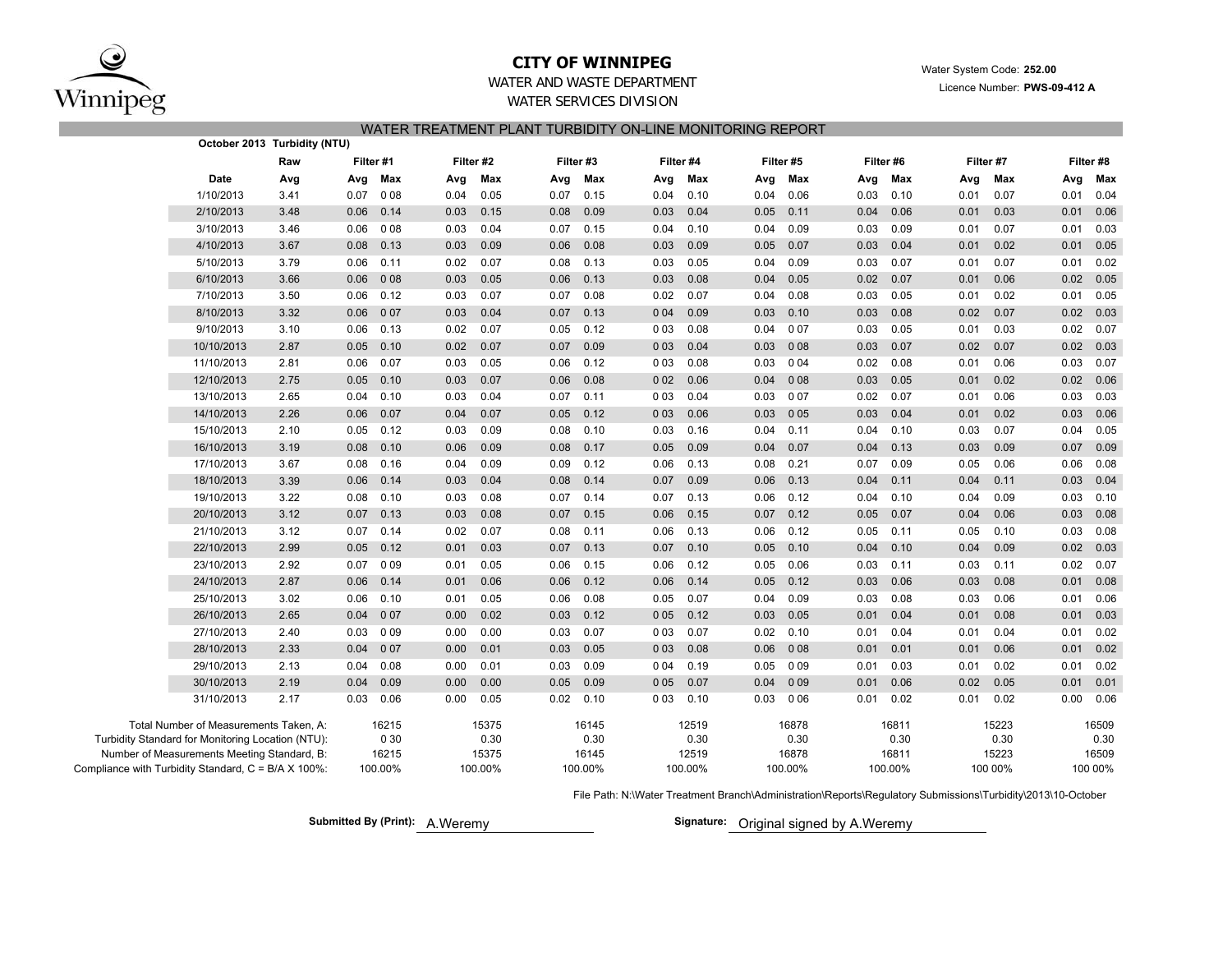

# **CITY OF WINNIPEG** WATER MANUSCRIPT WATER System Code: 252.00

WATER AND WASTE DEPARTMENT Licence Number: **PWS-09-412 A**

WATER SERVICES DIVISION

WATER TREATMENT PLANT UV REPORT

Report Period: **October 2013** Report Created: **Friday, November 01, 2013**

|            | <b>Transmittance</b> |           | <b>UVR-D100A</b>  |              |         |                  | <b>UVR-D200A</b>  |              |         |                  | <b>UVR-D300A</b>  |        |        |                  | <b>UVR-D400A</b> |         |                |                  | <b>UVR-D500A</b>  |                |                |           | UVR-D600A        |        |        |           | Total             |         |         | % Volume          |
|------------|----------------------|-----------|-------------------|--------------|---------|------------------|-------------------|--------------|---------|------------------|-------------------|--------|--------|------------------|------------------|---------|----------------|------------------|-------------------|----------------|----------------|-----------|------------------|--------|--------|-----------|-------------------|---------|---------|-------------------|
| Date       |                      |           | Water Volume [ML] |              |         |                  | Water Volume [ML] |              |         |                  | Water Volume [ML] |        |        |                  | Water Volume IML |         |                |                  | Water Volume IML` |                |                |           | Water Volume IML |        |        |           | Water Volume [ML] |         |         | <b>Treated To</b> |
|            |                      | Untreated | Below             | Tο           | Total   | <b>Jntreated</b> | Below             | To           | Total   | <b>Jntreated</b> | Below             | To     | Total  | <b>Jntreated</b> | Below            | To      | Total          | <b>Jntreated</b> | Below             | To             | Total          | Jntreated | Below            | To     | Total  | Untreated | Below             | Т٥      | Total   | Dose              |
| 1/10/2013  | 96.28                | 0.00      | 0.00              | 52.49        | 52.49   | 0.00             | 0.00              | 69.44        | 69.44   | 0.00             | 0.00              | 0.00   | 0.00   | 0.00             | 0.00             | 0.00    | 0.00           | 0.00             | 0.00              | 73.76          | 73.76          | 0.00      | 0.00             | 0.00   | 0.00   | 0.00      | 0.00              | 195.68  | 195.68  | 100.00            |
| 2/10/2013  | 96.33                | 0.00      | 0.00              | 45.65        | 45.65   | 0.00             | 0.00              | 71.29        | 71.29   | 0.00             | 0.00              | 0.00   | 0.00   | 0.00             | 0.00             | 6.97    | 6.97           | 0.00             | 0.00              | 72.08          | 72.08          | 0.00      | 0.00             | 0.00   | 0.00   | 0.00      | 0.00              | 195.99  | 195.99  | 100.00            |
| 3/10/201   | 96.48                | 0.00      | 0.00              | 0.00         | 0.00    | 0.00             | 0.00              | 83.82        | 83.82   | 0.00             | 0.00              | 0.00   | 0.00   | 0.00             | 0.00             | 53.17   | 53.1           | 0.00             | 0.00              | 62.11          | 62.1           | 0.00      | 0.00             | 0.00   | 0.00   | 0.00      | 0.00              | 199.11  | 199.1   | 100.00            |
| 4/10/2013  | 96.48                | 0.00      | 0.00              | 0.00         | 0.00    | 0.00             | 0.00              | 84.55        | 84.55   | 0.00             | 0.00              | 0.00   | 0.00   | 0.00             | 0.00             | 55.34   | 55.34          | 0.00             | 0.00              | 64.66          | 64.6           | 0.00      | 0.00             | 0.00   | 0.00   | 0.00      | 0.00              | 204.55  | 204.55  | 100.00            |
| 5/10/201   | 96.50                | 0.00      | 0.00              | 0.00         | 0.00    | 0.00             | 0.00              | 84.99        | 84.99   | 0.00             | 0.00              | 0.00   | 0.0    | 0.00             | 0.00             | 55.43   | 55.43          | 0.00             | 0.00              | 64.79          | 64.7           | 0.00      | 0.00             | 0.00   | 0.0    | 0.00      | 0.00              | 205.20  | 205.20  | 100.00            |
| 6/10/2013  | 96.55                | 0.00      | 0.00              | 0.00         | 0.00    | 0.00             | 0.00              | 84.98        | 84.98   | 0.00             | 0.00              | 0.00   | 0.00   | 0.00             | 0.00             | 55.25   | 55.25          | 0.00             | 0.00              | 64.64          | 64.6           | 0.00      | 0.00             | 0.00   | 0.0    | 0.00      | 0.00              | 204.87  | 204.87  | 100.00            |
| 7/10/201   | 96.59                | 0.00      | 0.05              | 0.34         | 0.39    | 0.00             | 0.20              | 53.55        | 53.75   | 0.00             | 0.21              | 0.00   | 0.2    | 0.00             | 0.00             | 61.25   | 61.25          | 0.00             | 0.00              | 61.10          | 61.1           | 0.00      | 0.00             | 30.51  | 30.5   | 0.00      | 0.46              | 206.76  | 207.22  | 99.78             |
| 8/10/201   | 96.54                | 0.00      | 0.00              | 39.84        | 39.84   | 0.00             | 0.00              | 0.00         | 0.00    | 0.00             | 0.21              | 0.00   | 0.2    | 0.00             | 0.00             | 65.48   | 65.48          | 0.00             | 0.00              | 27.69          | 27.69          | 0.00      | 0.00             | 79.03  | 79.0   | 0.00      | 0.21              | 212.04  | 212.25  | 99.90             |
| 9/10/201   | 96.46                | 0.00      | 0.00              | 80.00        | 80.00   | 0.00             | 0.00              | 0.00         | 0.00    | 0.00             | 0.00              | 0.00   | 0.00   | 0.00             | 0.00             | 61.58   | 61.58          | 0.00             | 0.00              | 0.00           | 0.00           | 0.00      | 0.00             | 73.84  | 73.8   | 0.00      | 0.00              | 215.41  | 215.41  | 100.00            |
| 10/10/201  | 96.40                | 0.00      | 0.00              | 80.02        | 80.02   | 0.00             | 0.00              | 0.00         | 0.00    | 0.00             | 0.00              | 0.00   | 0.00   | 0.00             | 0.00             | 62.25   | 62.25          | 0.00             | 0.00              | 47.47          | 47.47          | 0.00      | 0.00             | 26.28  | 26.28  | 0.00      | 0.00              | 216.01  | 216.02  | 100.00            |
| 11/10/201  | 96.30                | 0.00      | 0.00              | 79.62        | 79.62   | 0.00             | 0.00              | 0.00         | 0.00    | 0.00             | 0.22              | 0.00   | 0.22   | 0.00             | 0.09             | 56.56   | 56.65          | 0.00             | 0.00              | 71.03          | 71.03          | 0.00      | 0.00             | 8.45   | 8.45   | 0.00      | 0.30              | 215.67  | 215.97  | 99.86             |
| 12/10/201: | 96.01                | 0.00      | 0.00              | 79.98        | 79.98   | 0.00             | 0.00              | 0.00         | 0.00    | 0.00             | 0.00              | 0.00   | 0.00   | 0.00             | 0.00             | 61.16   | 61.16          | 0.00             | 0.00              | 71.43          | 71.43          | 0.00      | 0.00             | 0.00   | 0.00   | 0.00      | 0.00              | 212.58  | 212.58  | 100.00            |
| 13/10/201  | 96.56                | 0.00      | 0.00              | 76.53        | 76.53   | 0.00             | 0.00              | 0.00         | 0.00    | 0.00             | 0.00              | 0.00   | 0.00   | 0.00             | 0.00             | 54.36   | 54.36          | 0.00             | 0.00              | 63.33          | 63.33          | 0.00      | 0.00             | 0.00   | 0.00   | 0.00      | 0.00              | 194.22  | 194.22  | 100.00            |
| 14/10/201: | 96.61                | 0.00      | 0.48              | 76.04        | 76.52   | 0.00             | 0.00              | 0.00         | 0.00    | 0.00             | 0.00              | 0.00   | 0.00   | 0.00             | 0.53             | 23.80   | 24.32          | 0.00             | 0.00              | 44.53          | 44.53          | 0.00      | 0.00             | 41.86  | 41.8   | 0.00      | 1.01              | 186.22  | 187.22  | 99.46             |
| 15/10/201  | 96.55                | 0.00      | 0.00              | 31.15        | 31.1    | 0.00             | 0.00              | 0.00         | 0.00    | 0.00             | 0.00              | 34.66  | 34.66  | 0.00             | 0.00             | 45.6'   | 45.6           | 0.00             | 0.00              | 43.85          | 43.8           | 0.00      | 0.00             | 33.26  | 33.26  | 0.00      | 0.00              | 188.54  | 188.54  | 100.00            |
| 16/10/201  | 96.18                | 0.05      | 0.39              | 31.36        | 31.80   | 0.00             | 0.00              | 0.00         | 0.00    | 0.00             | 0.04              | 51.87  | 51.90  | 0.00             | 0.00             | 56.06   | 56.06          | 0.00             | 0.00              | 45.82          | 45.8           | 0.00      | 0.00             | 4.36   | 4.36   | 0.05      | 0.42              | 189.46  | 189.93  | 99.75             |
| 17/10/201  | 95.57                | 0.00      | 0.00              | 62.92        | 62.92   | 0.00             | 0.00              | 37.36        | 37.36   | 0.00             | 0.00              | 19.21  | 19.2   | 0.00             | 0.00             | 69.73   | 69.73          | 0.00             | 0.00              | 0.00           | 0.0            | 0.00      | 0.00             | 0.00   | 0.00   | 0.00      | 0.00              | 189.22  | 189.22  | 100.00            |
| 18/10/201  | 95.68                | 0.00      | 0.00              | 49.40        | 49.40   | 0.00             | 0.00              | 68.39        | 68.39   | 0.00             | 0.00              | 0.76   | 0.76   | 0.00             | 0.00             | 26.23   | 26.23          | 0.00             | 0.00              | 0.65           | 0.65           | 0.00      | 0.09             | 47.13  | 47.22  | 0.00      | 0.09              | 192.57  | 192.66  | 99.95             |
| 19/10/201: | 95.63                | 0.00      | 0.00              | 25.26        | 25.26   | 0.00             | 0.00              | 74.58        | 74.58   | 0.00             | 0.00              | 3.05   | 3.05   | 0.00             | 0.00             | 19.13   | 19.13          | 0.00             | 0.00              | 0.00           | 0.00           | 0.00      | 0.00             | 72.97  | 72.97  | 0.00      | 0.00              | 195.00  | 195.00  | 100.00            |
| 20/10/201: | 95.71                | 0.00      | 0.00              | 0.00         | 0.00    | 0.00             | 0.00              | 80.10        | 80.1    | 0.00             | 0.00              | 0.00   | 0.00   | 0.00             | 0.00             | 48.04   | 48.04          | 0.00             | 0.00              | 0.00           | 0.00           | 0.00      | 0.00             | 66.84  | 66.84  | 0.00      | 0.00              | 194.99  | 194.99  | 100.00            |
| 21/10/201: | 95.96                | 0.00      | 0.00              | 0.00         | 0.00    | 0.00             | 0.00              | 80.00        | 80.00   | 0.00             | 0.00              | 0.00   | 0.00   | 0.00             | 0.00             | 47.84   | 47.84          | 0.00             | 0.00              | 25.28          | 25.28          | 0.00      | 0.00             | 41.87  | 41.8   | 0.00      | 0.00              | 194.99  | 194.99  | 100.00            |
| 22/10/201  | 96.16                | 0.00      | 0.00              | 0.00         | 0.00    | 0.00             | 0.00              | 80.77        | 80.77   | 0.00             | 0.00              | 0.00   | 0.00   | 0.00             | 0.00             | 50.88   | 50.88          | 0.00             | 0.00              | 0.00           | 0.00           | 0.00      | 0.00             | 63.32  | 63.32  | 0.00      | 0.00              | 194.97  | 194.97  | 100.00            |
| 23/10/201  | 96.28                | 0.00      | 0.00              | 10.05        | 10.05   | 0.00             | 0.00              | 15.97        | 15.97   | 0.00             | 0.00              | 46.05  | 46.05  | 0.00             | 0.00             | 57.91   | 57.9'          | 0.00             | 0.00              | 0.00           | 0.0            | 0.00      | 0.00             | 64.37  | 64.37  | 0.00      | 0.00              | 194.35  | 194.35  | 100.00            |
| 24/10/201  | 96.36                | 0.00      | 0.00              | 75.72        | 75.72   | 0.00             | 0.00              | 0.00         | 0.00    | 0.00             | 0.00              | 51.48  | 51.48  | 0.00             | 0.00             | 0.00    | 0.00           | 0.00             | 0.00              | 0.00           | 0.0            | 0.00      | 0.09             | 64.89  | 64.98  | 0.00      | 0.09              | 192.08  | 192.18  | 99.95             |
| 25/10/201  | 96.50                | 0.00      | 0.32              | 75.47        | 75.79   | 0.00             | 0.00              | 0.00         | 0.00    | 0.00             | 0.00              | 39.14  | 39.1   | 0.00             | 0.00             | 12.64   | 12.64          | 0.00             | 0.00              | 0.00           | 0.0            | 0.00      | 0.00             | 64.46  | 64.4   | 0.00      | 0.32              | 191.71  | 192.03  | 99.83             |
| 26/10/201  | 96.82                | 0.00      | 0.58              | 75.58        | 76.16   | 0.00             | 0.00              | 0.00         | 0.00    | 0.00             | 0.00              | 0.00   | 0.00   | 0.00             | 0.00             | 53.38   | 53.38          | 0.00             | 0.00              | 0.00           | 0.0            | 0.00      | 0.00             | 62.45  | 62.4   | 0.00      | 0.58              | 191.40  | 191.98  | 99.70             |
| 27/10/201  | 97.01                | 0.00      | 1.64              | 74.57        | 76.2'   | 0.00             | 0.00              | 0.00         | 0.00    | 0.00             | 0.00              | 0.00   | 0.00   | 0.00             | 0.00             | 53.33   | 53.33          | 0.00             | 0.00              | 0.00           | 0.0            | 0.00      | 0.52             | 61.93  | 62.4   | 0.00      | 2.16              | 189.83  | 191.99  | 98.87             |
| 28/10/201  | 96.53                | 0.00      | 0.00              | 4.53         | 4.53    | 0.00             | 0.00              | 45.03        | 45.03   | 0.00             | 0.00              | 49.74  | 49.74  | 0.00             | 0.03             | 26.97   | 26.99          | 0.00             | 0.00              | 61.68          | 61.68          | 0.00      | 0.14             | 3.88   | 4.02   | 0.00      | 0.16              | 191.84  | 192.00  | 99.91             |
| 29/10/201  | 96.96                | 0.00      | 0.00              | 0.00         | 0.00    | 0.00             | 0.00              | 0.00         | 0.00    | 0.00             | 0.00              | 59.31  | 59.3   | 0.00             | 0.00             | 59.98   | 59.98          | 0.00             | 0.00              | $70.0^{\circ}$ | 70.0           | 0.00      | 0.00             | 0.00   | 0.00   | 0.00      | 0.00              | 189.31  | 189.3   | 100.00            |
| 30/10/201: | 96.66                | 0.00      | 0.00              | 0.00         | 0.00    | 0.00             | 0.00              | 0.00         | 0.00    | 0.00             | 0.00              | 62.99  | 62.99  | 0.00             | 0.00             | 60.01   | $60.0^{\circ}$ | 0.00             | 0.00              | 69.99          | 69.99          | 0.00      | 0.00             | 0.00   | 0.00   | 0.00      | 0.00              | 192.98  | 192.99  | 100.00            |
| 31/10/201: | 95.70                | 0.00      | 0.00              | 19.99        | 19.99   | 0.00             | 0.00              | 0.00         | 0.00    | 0.00             | 0.25              | 24.60  | 24.85  | 0.00             | 0.03             | 38.97   | 39.0           | 0.00             | 0.00              | $44.0^{\circ}$ | $44.0^{\circ}$ | 0.00      | 0.00             | 0.00   | 0.00   | 0.00      | 0.28              | 127.58  | 127.86  | 99.78             |
|            |                      | 0.05      |                   | 3.46 1146.53 | 1150.04 | 0.00             |                   | 0.20 1014.83 | 1015.03 | 0.00             | 0.92              | 442.85 | 443.77 | 0.00             | 0.67             | 1399.30 | 1399.98        | 0.00             |                   | 0.00 1149.90   | 1149.90        | 0.00      | 0.84             | 911.70 | 912.54 | 0.06      | 6.09              | 6065.11 | 6071.26 |                   |

To Dose Below Dose Untreated: **Water Volume [%]:**

0.00 % 0.10 % 99.90 %

**Submitted By (Print): A.Weremy Signature: Original signed by A.Weremy**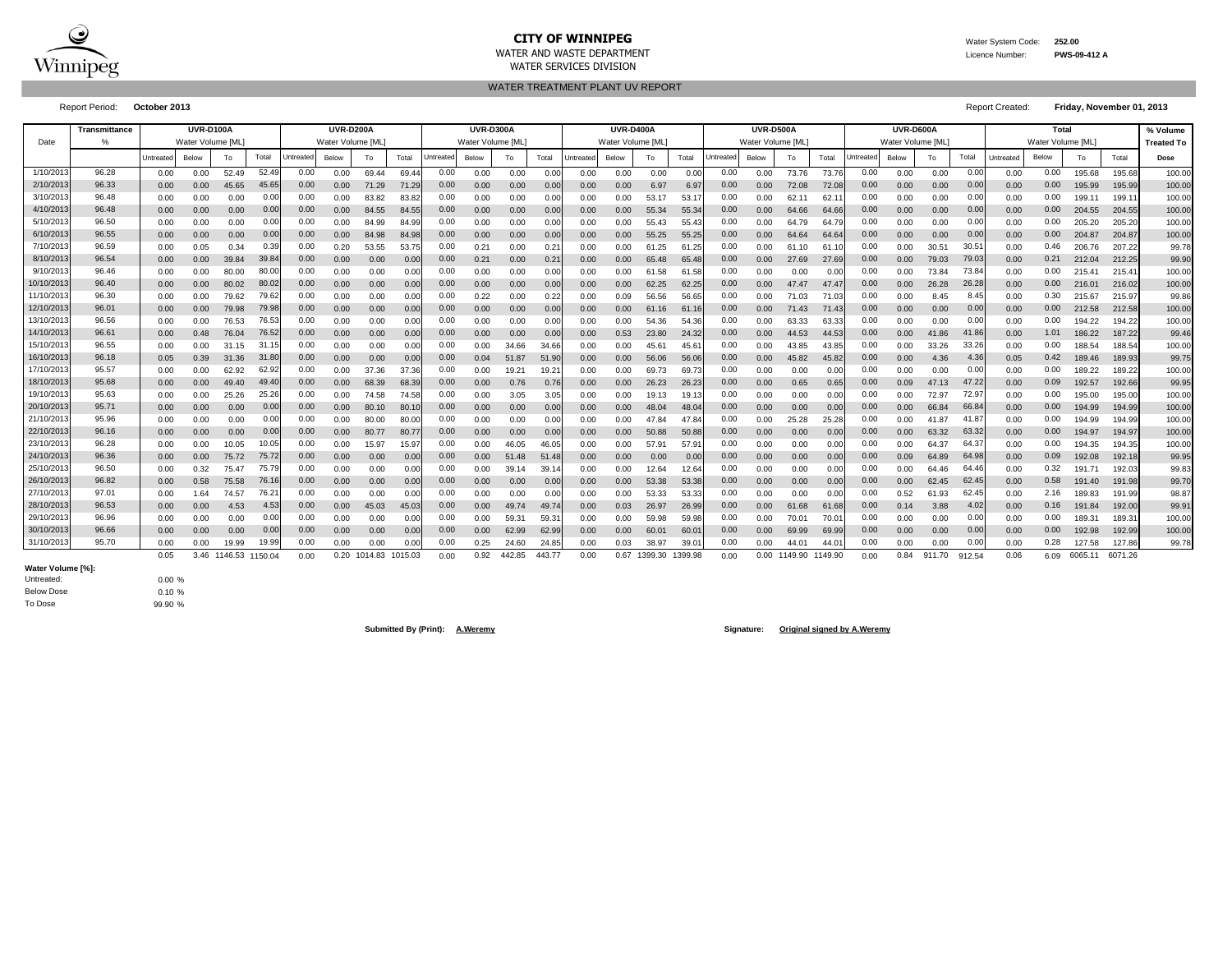

### **CITY OF WINNIPEG** WATER MATER WATER System Code: 252.00 WATER AND WASTE DEPARTMENT Licence Number: **PWS-09-412 A**

WATER SERVICES DIVISION

WATER TREATMENT PLANT UV REPORT

Report Period: **October 2013** Report Created: **Friday, November 01, 2013**

Reactor: **UVR-100A**

|            |                  | <b>UV Dose</b>     |                |                  | <b>Reactor Flow</b> |                |           |           |           |           | <b>Average UV Lamp Intensity</b> |           |           |           |           |         |         |         |         | <b>UV Lamp Status</b> |         |         |         |         | % Volume Treated   |           | <b>Daily Totals</b> |         |         |
|------------|------------------|--------------------|----------------|------------------|---------------------|----------------|-----------|-----------|-----------|-----------|----------------------------------|-----------|-----------|-----------|-----------|---------|---------|---------|---------|-----------------------|---------|---------|---------|---------|--------------------|-----------|---------------------|---------|---------|
| Date       |                  | mJ/cm <sup>2</sup> |                |                  | <b>MLD</b>          |                |           |           |           |           | W/m <sup>2</sup>                 |           |           |           |           |         |         |         |         | Hours                 |         |         |         |         | to Validate        |           | Water Volume [ML]   |         |         |
|            | Min.             | Max.               | Avg.           | Min.             | Max.                | Avg            | $1 - 1$   | $1 - 2$   | $1 - 3$   | $2 - 1$   | $2 - 2$                          | $2 - 3$   | $3 - 1$   | $3 - 2$   | $3 - 3$   | $1 - 1$ | $1 - 2$ | $1 - 3$ | $2 - 1$ | $2 - 2$               | $2 - 3$ | $3 - 1$ | $3 - 2$ | $3 - 3$ | <b>Conditions</b>  | Untreated | <b>Below Dose</b>   | To Dose | Total   |
| 1/10/2013  | 19.2             | 26.7               | 24.2           | 50.1             | 54.3                | 52.5           | 87.6      | 112.3     | 84.8      | 195.8     | 113.7                            | 84.7      | OL        | OL        | OL        | 3743    | 3613    | 4016    | 2374    | 5073                  | 5071    | 4036    | 2703    | 5526    | 100.00             | 0.00      | 0.00                | 52.49   | 52.49   |
| 2/10/2013  | 0.0              | 33.0               | 24.2           | 0.0              | 54.6                | 52.6           | 85.5      | 112.6     | 85.1      | 195.3     | 112.9                            | 84.9      | OL        | <b>OL</b> | <b>OL</b> | 3763    | 3634    | 4037    | 2395    | 5094                  | 5092    | 4036    | 2703    | 5526    | 100.00             | 0.00      | 0.00                | 45.65   | 45.65   |
| 3/10/2013  | <b>OL</b>        | OL                 | O              | <b>OL</b>        | <b>OL</b>           | <sup>O</sup>   | OL        | OL        | OL        | OL        | OL                               | OL        | OL        | OL        | O         | 3763    | 3634    | 4037    | 2395    | 5094                  | 5092    | 4036    | 2703    | 5526    | <b>OL</b>          | 0.00      | 0.00                | 0.00    | 0.00    |
| 4/10/2013  | <b>OL</b>        | <b>OL</b>          | O <sub>l</sub> | OL               | OL                  | O              | <b>OL</b> | OL        | <b>OL</b> | OL        | $\Omega$                         | <b>OL</b> | OL        | <b>OL</b> | <b>OL</b> | 3763    | 3634    | 4037    | 2395    | 5094                  | 5092    | 4036    | 2703    | 5526    | OL                 | 0.00      | 0.00                | 0.00    | 0.00    |
| 5/10/2013  | OL               | <b>OL</b>          | O              | OL               | OL                  | <sup>O</sup>   | OL        | OL        | OL        | OL        | OL                               | OL        | OL        | OL        | O         | 3763    | 3634    | 4037    | 2395    | 5094                  | 5092    | 4036    | 2703    | 5526    | OL                 | 0.00      | 0.00                | 0.00    | 0.00    |
| 6/10/2013  | <b>OL</b>        | OL                 | O <sub>l</sub> | OL               | <b>OL</b>           | O              | <b>OL</b> | OL        | OL        | <b>OL</b> | <b>OL</b>                        | <b>OL</b> | OL        | <b>OL</b> | <b>OL</b> | 3763    | 3634    | 4037    | 2395    | 5094                  | 5092    | 4036    | 2703    | 5526    | <b>OL</b>          | 0.00      | 0.00                | 0.00    | 0.00    |
| 7/10/201   | 0.0              | 79.8               | 25.3           | 0.0              | 84.0                | 69.            | 77.6      | 87.7      | 80.6      | 143.5     | 86.8                             | 81.6      | 61.8      | 70.4      | 13.0      | 3764    | 3634    | 4037    | 2395    | 5094                  | 5092    | 4037    | 2703    | 5527    | 87.30              | 0.00      | 0.05                | 0.34    | 0.39    |
| 8/10/2013  | 0.0 <sub>1</sub> | 92.8               | 24.2           | 0.0              | 89.7                | 79.9           | 82.0      | 110.0     | 81.6      | 182.2     | 113.8                            | 84.4      | 209.7     | 81.3      | 80.3      | 3776    | 3646    | 4049    | 2407    | 12                    | 12      | 4049    | 2715    | 12      | 100.00             | 0.00      | 0.00                | 39.84   | 39.84   |
| 9/10/201   | 17.7             | 34.0               | 24.            | 74.7             | 85.4                | 80.            | 84.1      | 109.7     | 82.0      | 178.2     | 127.4                            | 126.0     | 227.9     | 126.0     | 126.      | 3777    | 3648    | 4050    | 2431    | 36                    | 36      | 4073    | 2739    | 36      | 100.00             | 0.00      | 0.00                | 80.00   | 80.00   |
| 10/10/201  | 19.8             | 32.4               | 24.            | 75.0             | 85.3                | 80.            | <b>OL</b> | <b>OL</b> | OL.       | 165.7     | 128.0                            | 128.1     | 226.7     | 128.0     | 128.0     | 3777    | 3648    | 4050    | 2455    | 60                    | 60      | 4097    | 2763    | 60      | 100.00             | 0.00      | 0.00                | 80.02   | 80.02   |
| 11/10/2013 | 19.9             | 32.0               | 24.7           | 58.7             | 90.3                | 79.6           | OL        | OL        | OL        | 161.3     | 127.6                            | 127.5     | 227.1     | 127.4     | 127.4     | 3777    | 3648    | 4050    | 2479    | 84                    | 84      | 4121    | 2787    | 84      | 100.00             | 0.00      | 0.00                | 79.62   | 79.62   |
| 12/10/2013 | 19.7             | 31.1               | 24.            | 75.3             | 84.7                | 80.0           | <b>OL</b> | OL        |           | OL 162.5  | 128.0                            | 128.1     | 229.9     | 128.0     | 128.0     | 3777    | 3648    | 4050    | 2503    | 108                   | 108     | 4145    | 2811    | 108     | 100.00             | 0.00      | 0.00                | 79.98   | 79.98   |
| 13/10/2013 | 19.8             | 28.5               | 24.1           | 71.8             | 84.0                | 76.5           | OL        | <b>OL</b> | OL.       | 158.3     | 122.5                            | 122.6     | 226.2     | 122.5     | 122.6     | 3777    | 3648    | 4050    | 2527    | 132                   | 132     | 4169    | 2835    | 132     | 100.00             | 0.00      | 0.00                | 76.53   | 76.53   |
| 14/10/2013 | 0.0              | 60.8               | 24.0           | 0.0              | 90.8                | 77.0           | 9.1       | 24.1      | 20.2      | 157.1     | 123.1                            | 122.9     | 224.7     | 122.9     | 122.9     | 3777    | 3648    | 4050    | 2551    | 156                   | 156     | 4193    | 2859    | 156     | 99.37              | 0.00      | 0.48                | 76.04   | 76.52   |
| 15/10/2013 | 0.0              | 51.5               | 24.1           | 0.0              | 74.3                | 71.4           | 61.9      | 128.1     | 108.5     | 158.3     | 116.2                            | 113.5     | 224.4     | 111.3     | 117.7     | 3778    | 3649    | 405'    | 2562    | 166                   | 167     | 4203    | 2870    | 166     | 100.00             | 0.00      | 0.00                | 31.15   | 31.15   |
| 16/10/2013 |                  | $0.0$ 102.3        | 24.0           | 0.0 <sub>1</sub> | 84.4                | 79.9           | 78.5      | 125.4     | 103.1     | 164.7     | 128.4                            | 121.3     | 202.1     | 117.9     | 129.      | 3781    | 3652    | 4054    | 2572    | 176                   | 177     | 4213    | 2880    | 176     | 98.63              | 0.05      | 0.39                | 31.36   | 31.80   |
| 17/10/2013 | 17.8             | 34.4               | 24.1           | 42.3             | 84.5                | 62.9           | 112.8     | 82.3      | 78.2      | 96.6      | 79.9                             | 78.4      | 158.8     | 79.1      | 79.       | 3793    | 3664    | 4066    | 2596    | 200                   | 201     | 4237    | 2904    | 200     | 100.00             | 0.00      | 0.00                | 62.92   | 62.92   |
| 18/10/2013 | 17.9             | 35.0               | 24.4           | 31.3             | 55.8                | 49.            | 77.3      | 57.6      | 51.6      | 87.4      | 74.9                             | 62.4      | 166.1     | 69.6      | 69.       | 3808    | 3679    | 4082    | 2620    | 224                   | 225     | 4261    | 2928    | 224     | 100.00             | 0.00      | 0.00                | 49.40   | 49.40   |
| 19/10/2013 | 0.0              | 36.1               | 24.5           | 0.0              | 51.3                | 49.7           | 79.1      | 58.0      | 51.3      | 94.5      | 74.1                             | 51.3      | 168.2     | 61.8      | 61.3      | 3821    | 3691    | 4094    | 2632    | 237                   | 237     | 4273    | 2940    | 236     | 100.00             | 0.00      | 0.00                | 25.26   | 25.26   |
| 20/10/2013 | OL               | <b>OL</b>          | O <sub>l</sub> | OL               | <b>OL</b>           | O              | <b>OL</b> | $\Omega$  | <b>OL</b> | <b>OL</b> | $\Omega$                         | $\Omega$  | OL        | <b>OL</b> | $\Omega$  | 3821    | 3691    | 4094    | 2632    | 237                   | 237     | 4273    | 2940    | 236     | <b>OL</b>          | 0.00      | 0.00                | 0.00    | 0.00    |
| 21/10/2013 | <b>OL</b>        | Ol                 | <b>OI</b>      | OL               | OL                  | $\Omega$       | OL        | OL        | OL        | OL        | <b>OL</b>                        | OL        | OL        | OL        | <b>Ol</b> | 382'    | 3691    | 4094    | 2632    | 237                   | 237     | 4273    | 2940    | 236     | OL                 | 0.00      | 0.00                | 0.00    | 0.00    |
| 22/10/2013 | OL               | <b>OL</b>          | O <sub>l</sub> | OL               | <b>OL</b>           | O <sub>l</sub> | <b>OL</b> | OL        | <b>OL</b> | OL        | $\Omega$                         | $\Omega$  | <b>OL</b> | <b>OL</b> | $\Omega$  | 3821    | 3691    | 4094    | 2632    | 237                   | 237     | 4273    | 2940    | 236     | <b>OL</b>          | 0.00      | 0.00                | 0.00    | 0.00    |
| 23/10/201  | 16.5             | 62.2               | 24.            | 6.0              | 79.0                | 75.8           | 78.6      | 78.6      | 77.6      | 88.9      | 76.9                             | 76.1      | 159.2     | 77.0      | 77.0      | 3824    | 3695    | 4097    | 2635    | 240                   | 240     | 4276    | 2943    | 239     | 100.00             | 0.00      | 0.00                | 10.05   | 10.05   |
| 24/10/2013 | 17.6             | 24.9               | 23.5           | 73.3             | 78.6                | 75.7           | 77.3      | 77.3      | 77.1      | 95.3      | 77.4                             | 74.0      | 174.2     | 77.1      | 77.5      | 3848    | 3719    | 4121    | 2659    | 264                   | 264     | 4300    | 2967    | 263     | 100.00             | 0.00      | 0.00                | 75.72   | 75.72   |
| 25/10/2013 | 17.2             | 24.0               | 22.7           | 73.0             | 78.0                | 75.8           | 77.4      | 77.4      | 76.8      | 94.7      | 77.3                             | 70.8      | 165.5     | 77.2      | 77.2      | 3872    | 3743    | 4145    | 2683    | 288                   | 288     | 4324    | 2991    | 28      | 99.58              | 0.00      | 0.32                | 75.47   | 75.79   |
| 26/10/2013 | 16.6             | 23.4               | 22.            | 73.3             | 78.3                | 76.2           | 77.7      | 77.7      | 73.0      | 94.8      | 77.8                             | 68.9      | 172.8     | 77.5      | 77.5      | 3896    | 3767    | 4169    | 2707    | 312                   | 312     | 4348    | 3015    | 31'     | 99.24              | 0.00      | 0.58                | 75.58   | 76.16   |
| 27/10/2013 | 16.2             | 22.4               | 21.4           | 73.7             | 78.5                | 76.2           | 77.8      | 77.7      | 66.4      | 93.8      | 77.6                             | 66.4      | 171.8     | 77.6      | 77.6      | 3920    | 3791    | 4193    | 273     | 336                   | 336     | 4372    | 3039    | 335     | 97.85              | 0.00      | 1.64                | 74.57   | 76.21   |
| 28/10/2013 | 0.0              | 45.1               | 21.2           | 0.0 <sub>1</sub> | 77.9                | 75.6           | 77.2      | 77.0      | 64.7      | 93.0      | 77.4                             | 64.5      | 170.2     | 77.0      | 77.7      | 3921    | 3792    | 4195    | 2732    | 337                   | 337     | 4374    | 3040    | 337     | 100.00             | 0.00      | 0.00                | 4.53    | 4.53    |
| 29/10/2013 | <b>OL</b>        | OL                 | O              | OL               | OL                  | <sup>O</sup>   | 0L        | OL        | OL        | OL        | OL                               | OL        | OL        | OL        | O         | 3921    | 3792    | 4195    | 2732    | 337                   | 337     | 4374    | 3040    | 33      | OL                 | 0.00      | 0.00                | 0.00    | 0.00    |
| 30/10/2013 | OL               | <b>OL</b>          | <b>OL</b>      | <b>OL</b>        | 9.8                 | 2.5            | <b>OL</b> | <b>OL</b> | <b>OL</b> | <b>OL</b> | OL                               | <b>OL</b> | <b>OL</b> | <b>OL</b> | <b>OL</b> | 3921    | 3792    | 4195    | 2732    | 337                   | 337     | 4374    | 3040    | 337     | OL                 | 0.00      | 0.00                | 0.00    | 0.00    |
| 31/10/2013 | 18.8             | 106.4              | 24.2           | 3.4              | 92.6                | 79.6           | 116.6     | 110.1     | 89.4      | 184.9     | 127.3                            | 125.6     | 229.8     | 125.6     | 131.9     | 3922    | 3792    | 4195    | 2739    | 343                   | 344     | 4380    | 3047    | 343     | 100.00             | 0.00      | 0.00                | 19.99   | 19.99   |
|            |                  |                    |                |                  |                     |                |           |           |           |           |                                  |           |           |           |           |         |         |         |         |                       |         |         |         |         | <b>Total [ML]:</b> | 0.05      | 3.46                | 1146.53 | 1150.04 |

#### **Water Volume [%]:**

0.00 % 0.30 % 99.69 % To Dose Below Dose Untreated:

Notes: 1. UV Comparative Dose: 18.1 mj/cm<sup>2</sup> and the Comparative Dose: 18.1 mj/cm<sup>2</sup> and the Comparative Dose: 18.1 mj/cm<sup>2</sup> and the Comparative Dose: 18.1 mj/cm<sup>2</sup> and the Comparative Dose: 18.1 mj/cm<sup>2</sup> and the Comparati

2. OL - Off Line

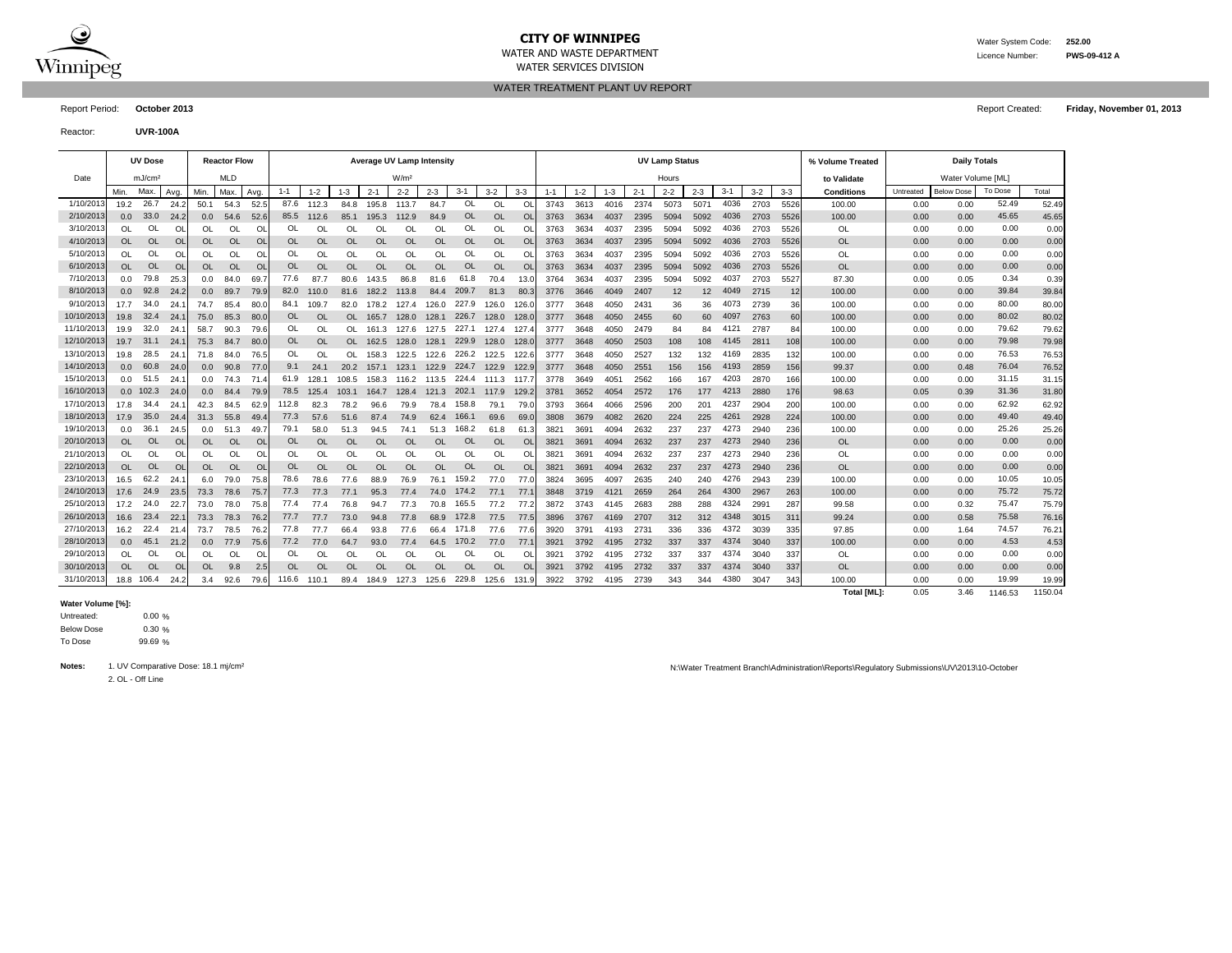

 $\overline{a}$ 

# **CITY OF WINNIPEG** WATER MATER WATER System Code: 252.00

WATER SERVICES DIVISION

WATER AND WASTE DEPARTMENT Licence Number: **PWS-09-412 A**

### WATER TREATMENT PLANT UV REPORT

Report Period: **October 2013** Report Created: **Friday, November 01, 2013**

Reactor: **UVR-200A**

|            |           | <b>UV Dose</b>     |                |           | <b>Reactor Flow</b> |                |           |           |           | <b>Average UV Lamp Intensity</b> |                  |           |           |           |               |      |          |          |         | <b>UV Lamp Status</b> |         |         |         |         | % Volume Treated  |           | <b>Daily Totals</b> |         |         |
|------------|-----------|--------------------|----------------|-----------|---------------------|----------------|-----------|-----------|-----------|----------------------------------|------------------|-----------|-----------|-----------|---------------|------|----------|----------|---------|-----------------------|---------|---------|---------|---------|-------------------|-----------|---------------------|---------|---------|
| Date       |           | mJ/cm <sup>2</sup> |                |           | <b>MLD</b>          |                |           |           |           |                                  | W/m <sup>2</sup> |           |           |           |               |      |          |          |         | Hours                 |         |         |         |         | to Validate       |           | Water Volume [ML]   |         |         |
|            | Min.      | Max                | Avg            | Min.      | Max.                | Avg            | $1 - 1$   | $1 - 2$   | $1 - 3$   | $2 - 1$                          | $2 - 2$          | $2 - 3$   | $3 - 1$   | $3 - 2$   | $3 - 3$       | 1-1  | $1 - 2$  | 1-3      | $2 - 1$ | $2 - 2$               | $2 - 3$ | $3 - 1$ | $3 - 2$ | $3 - 3$ | <b>Conditions</b> | Untreated | <b>Below Dose</b>   | To Dose | Total   |
| 1/10/201   | 21.3      | 25.5               | 24.1           | 67.3      | 71.6                | 69.            | 167.2     | 111.4     | 111.5     | 137.5                            | 111.7            | 111.4     | <b>OL</b> | OL        | OL            | 4393 | 4393     | 4394     | 4085    | 3569                  | 1238    | 4329    | 4330    | 4329    | 100.00            | 0.00      | 0.00                | 69.44   | 69.44   |
| 2/10/2013  | 20.1      | 24.6               | 24.            | 63.8      | 84.2                | 71.3           | 165.8     | 114.3     | 114.5     | 138.0                            | 114.6            | 114.3     | OL        | <b>OL</b> | $\Omega$      | 4417 | 4417     | 4418     | 4109    | 3593                  | 1262    | 4329    | 4330    | 4329    | 100.00            | 0.00      | 0.00                | 71.29   | 71.29   |
| 3/10/201   | 21.1      | 24.5               | 24.            | 80.7      | 86.4                | 83.8           | 162.9     | 134.0     | 134.2     | 135.2                            | 134.2            | 134.0     | Ol        | OL        | $\Omega$      | 4441 | 4441     | 4442     | 4133    | 3617                  | 1286    | 4329    | 4330    | 4329    | 100.00            | 0.00      | 0.00                | 83.82   | 83.82   |
| 4/10/201   | 21.0      | 24.5               | 24.            | 82.2      | 87.5                | 84.            | 161.6     | 135.2     | 135.3     | 135.5                            | 135.4            | 135.2     | OL        | <b>OL</b> | $\Omega$      | 4465 | 4465     | 4466     | 4157    | 3641                  | 1310    | 4329    | 4330    | 4329    | 100.00            | 0.00      | 0.00                | 84.55   | 84.55   |
| 5/10/2013  | 20.9      | 24.5               | 24.            | 82.8      | 87.2                | 85.            | 161.6     | 135.9     | 136.0     | 136.2                            | 136.1            | 135.9     | OL        | OL        | OL            | 4489 | 4489     | 4490     | 4181    | 3665                  | 1334    | 4329    | 4330    | 4329    | 100.00            | 0.00      | 0.00                | 84.99   | 84.99   |
| 6/10/2013  | 20.8      | 25.7               | 24.1           | 82.7      | 87.4                | 85.0           | 161.8     | 135.9     | 136.0     | 136.1                            | 136.1            | 135.9     | OL        | <b>OL</b> | <b>OL</b>     | 4513 | 4513     | 4514     | 4205    | 3689                  | 1358    | 4329    | 4330    | 4329    | 100.00            | 0.00      | 0.00                | 84.98   | 84.98   |
| 7/10/2013  | 0.0       | 25.8               | 24.0           | 0.0       | 87.2                | 84.9           | 158.7     | 135.8     | 136.1     | 136.9                            | 137.0            | 135.9     | OL        | OL        | <sup>OL</sup> | 4529 | 4528     | 4529     | 4220    | 3704                  | 1373    | 4329    | 4330    | 4329    | 99.63             | 0.00      | 0.20                | 53.55   | 53.75   |
| 8/10/2013  | <b>OL</b> | <b>OL</b>          | O <sub>l</sub> | <b>OL</b> | <b>OL</b>           | O <sub>l</sub> | <b>OL</b> | <b>OL</b> | <b>OL</b> | <b>OL</b>                        | <b>OL</b>        | <b>OL</b> | <b>OL</b> | <b>OL</b> | <b>OL</b>     | 4529 | $\Omega$ | 4529     | 4221    | 3704                  | 1373    | 4329    | 4330    | 4329    | <b>OL</b>         | 0.00      | 0.00                | 0.00    | 0.00    |
| 9/10/2013  | OL.       | <b>OL</b>          | <b>OI</b>      | OL        | OL                  | <sup>O</sup>   | OL        | OL        | OL        | <b>OL</b>                        | OL               | OL        | OL        | <b>OL</b> | OL            | 4529 | $\Omega$ | 4529     | 422     | 3704                  | 1373    | 4329    | 4330    | 4329    | <b>OL</b>         | 0.00      | 0.00                | 0.00    | 0.00    |
| 10/10/2013 | <b>OL</b> | <b>OL</b>          | OL             | <b>OL</b> | <b>OL</b>           | O              | <b>OL</b> | <b>OL</b> | <b>OL</b> | OL                               | <b>OL</b>        | <b>OL</b> | OL        | OL        | OL            | 4529 | $\Omega$ | 4529     | 4221    | 3704                  | 1373    | 4329    | 4330    | 4329    | <b>OL</b>         | 0.00      | 0.00                | 0.00    | 0.00    |
| 11/10/2013 | OL        | <b>OL</b>          | <b>OI</b>      | OL        | OL                  | O              | OL        | OL        | OL        | OL                               | OL               | OL        | OL        | OL        | OL            | 4529 | $\Omega$ | 4529     | 422     | 3704                  | 1373    | 4329    | 4330    | 4329    | OL                | 0.00      | 0.00                | 0.00    | 0.00    |
| 12/10/2013 | <b>OL</b> | <b>OL</b>          | O <sub>l</sub> | <b>OL</b> | <b>OL</b>           | O              | OL        | <b>OL</b> | <b>OL</b> | <b>OL</b>                        | <b>OL</b>        | <b>OL</b> | OL        | <b>OL</b> | OL            | 4529 | $\Omega$ | 4529     | 4221    | 3704                  | 1373    | 4329    | 4330    | 4329    | <b>OL</b>         | 0.00      | 0.00                | 0.00    | 0.00    |
| 13/10/201  | <b>OL</b> | <b>OL</b>          | <b>OI</b>      | OL        | OL                  | O              | OL        | OL        | OL        | OL                               | <b>OL</b>        | OL        | OL        | OL        | OL            | 4529 | $\Omega$ | 4529     | 4221    | 3704                  | 1373    | 4329    | 4330    | 4329    | <b>OL</b>         | 0.00      | 0.00                | 0.00    | 0.00    |
| 14/10/2013 | <b>OL</b> | <b>OL</b>          | O <sub>l</sub> | <b>OL</b> | <b>OL</b>           | O              | <b>OL</b> | <b>OL</b> | <b>OL</b> | OL                               | <b>OL</b>        | <b>OL</b> | OL        | <b>OL</b> | <b>OL</b>     | 4529 |          | $0$ 4529 | 4221    | 3704                  | 1374    | 4329    | 4330    | 4329    | <b>OL</b>         | 0.00      | 0.00                | 0.00    | 0.00    |
| 15/10/2013 | $\Omega$  | <b>OL</b>          | <b>OI</b>      | OL        | OL                  | O              | OL        | OL        | OL        | OL                               | <b>OL</b>        | OL        | OL        | OL        | OL            | 4529 | $\Omega$ | 4529     | 422'    | 3704                  | 1374    | 4329    | 4330    | 4329    | <b>OL</b>         | 0.00      | 0.00                | 0.00    | 0.00    |
| 16/10/2013 | <b>OL</b> | <b>OL</b>          | $\overline{O}$ | <b>OL</b> | OL                  | O              | <b>OL</b> | <b>OL</b> | <b>OL</b> | <b>OL</b>                        | <b>OL</b>        | <b>OL</b> | <b>OL</b> | <b>OL</b> | <b>OL</b>     | 4529 | $\Omega$ | 4529     | 4221    | 3704                  | 1374    | 4329    | 4330    | 4329    | <b>OL</b>         | 0.00      | 0.00                | 0.00    | 0.00    |
| 17/10/2013 | 19.5      | 56.3               | 24.5           | 4.1       | 67.7                | 65.4           | 130.3     | 76.4      | 78.5      | 115.9                            | 75.6             | 68.7      | 225.3     | 66.8      | 65.0          | 4542 | 14       | 4542     | 4234    | 3718                  | 1387    | 4343    | 4344    | 4343    | 100.00            | 0.00      | 0.00                | 37.36   | 37.36   |
| 18/10/2013 | 20.8      | 27.2               | 24.5           | 44.8      | 81.3                | 68.            | 157.6     | 84.2      | 92.2      | 129.7                            | 88.3             | 74.9      | 255.3     | 69.9      | 70.0          | 4566 | 38       | 4566     | 4258    | 3742                  | 1411    | 4367    | 4368    | 4367    | 100.00            | 0.00      | 0.00                | 68.39   | 68.39   |
| 19/10/2013 | 21.0      | 27.5               | 24.4           | 62.9      | 81.1                | 74.6           | 168.3     | 87.7      | 104.0     | 132.3                            | 91.9             | 79.3      | 264.9     | 76.1      | 76.           | 4590 | 62       | 4590     | 4282    | 3766                  | 1435    | 4391    | 4392    | 4391    | 100.00            | 0.00      | 0.00                | 74.58   | 74.58   |
| 20/10/2013 | 20.9      | 24.8               | 24.3           | 77.3      | 82.4                | - 80.          | 176.2     | 89.4      | 92.5      | 129.8                            | 92.2             | 81.5      | 267.1     | 81.6      | 81.           | 4614 | 86       | 4614     | 4306    | 3790                  | 1459    | 4415    | 4416    | 4415    | 100.00            | 0.00      | 0.00                | 80.10   | 80.10   |
| 21/10/2013 | 20.9      | 24.8               | 24.3           | 76.7      | 82.2                | 80.            | 176.0     | 87.4      | 81.5      | 123.0                            | 87.3             | 81.4      | 262.5     | 81.5      | 81.5          | 4638 | 110      | 4638     | 4330    | 3814                  | 1483    | 4439    | 4440    | 4439    | 100.00            | 0.00      | 0.00                | 80.00   | 80.00   |
| 22/10/2013 | 20.5      | 25.3               | 23.8           | 61.6      | 90.4                | 80.8           | 173.4     | 84.9      | 80.4      | 116.8                            | 82.9             | 82.3      | 258.2     | 82.2      | 82.2          | 4662 | 134      | 4662     | 4354    | 3838                  | 1507    | 4463    | 4464    | 4463    | 100.00            | 0.00      | 0.00                | 80.77   | 80.77   |
| 23/10/2013 | 0.0       | 38.4               | 20.5           | 0.0       | 83.2                | 81.            | 171.5     | 83.1      | 66.4      | 112.7                            | 82.5             | 82.4      | 254.      | 82.9      | 83.0          | 4667 | 139      | 4667     | 4359    | 3843                  | 1512    | 4468    | 4468    | 4468    | 100.00            | 0.00      | 0.00                | 15.97   | 15.97   |
| 24/10/2013 | <b>OL</b> | <b>OL</b>          | O <sub>l</sub> | OL        | <b>OL</b>           | O <sub>l</sub> | 0L        | <b>OL</b> | <b>OL</b> | <b>OL</b>                        | <b>OL</b>        | <b>OL</b> | <b>OL</b> | <b>OL</b> | OL            | 4667 | 139      | 4667     | 4359    | 3843                  | 1512    | 4468    | 4468    | 4468    | <b>OL</b>         | 0.00      | 0.00                | 0.00    | 0.00    |
| 25/10/2013 | <b>OL</b> | Ol                 | <b>OI</b>      | OL        | OL                  | O              | OL        | OL        | OL        | OL                               | <b>OL</b>        | OL        | OL        | OL        | O             | 4667 | 139      | 4667     | 4359    | 3843                  | 1512    | 4468    | 4468    | 4468    | <b>OL</b>         | 0.00      | 0.00                | 0.00    | 0.00    |
| 26/10/2013 | OL        | OL                 | <b>OI</b>      | OL        | OL                  | O              | OL        | <b>OL</b> | <b>OL</b> | OL                               | <b>OL</b>        | <b>OL</b> | OL        | <b>OL</b> | $\Omega$      | 4667 | 139      | 4667     | 4359    | 3843                  | 1512    | 4468    | 4468    | 4468    | <b>OL</b>         | 0.00      | 0.00                | 0.00    | 0.00    |
| 27/10/2013 | <b>OL</b> | <b>OL</b>          | <b>OI</b>      | OL        | OL                  | O              | OL        | OL        | <b>OL</b> | OL                               | <b>OL</b>        | OL        | OL        | OL        | OL            | 4667 | 139      | 4667     | 4359    | 3843                  | 1512    | 4468    | 4468    | 4468    | <b>OL</b>         | 0.00      | 0.00                | 0.00    | 0.00    |
| 28/10/2013 |           | $0.0$ 105.2        | 24.0           | 0.0       | 84.9                | 79.9           | 178.3     | 113.6     | 132.2     | 137.4                            | 120.8            | 120.0     | 162.6     | 80.8      | 83.2          | 4681 | 152      | 468'     | 4373    | 3856                  | 1526    | 4473    | 4474    | 4473    | 100.00            | 0.00      | 0.00                | 45.03   | 45.03   |
| 29/10/2013 | <b>OL</b> | OL                 | O              | OL        | OL                  | O              | OL        | OL        | OL        | OL                               | OL               | OL        | OL        | OL        | OL            | 4681 | 152      | 4681     | 4373    | 3856                  | 1526    | 4473    | 4474    | 4473    | <b>OL</b>         | 0.00      | 0.00                | 0.00    | 0.00    |
| 30/10/2013 | <b>OL</b> | <b>OL</b>          | O <sub>l</sub> | <b>OL</b> | <b>OL</b>           | O              | <b>OL</b> | <b>OL</b> | <b>OL</b> | <b>OL</b>                        | <b>OL</b>        | <b>OL</b> | <b>OL</b> | <b>OL</b> | <b>OL</b>     | 4681 | 152      | 4681     | 4373    | 3856                  | 1526    | 4473    | 4474    | 4473    | <b>OL</b>         | 0.00      | 0.00                | 0.00    | 0.00    |
| 31/10/2013 | <b>OL</b> | OL                 | <b>OI</b>      | OL        | OL                  | $\Omega$       | OL        | OL        | OL        | OL                               | OL               | OL        | OL        | OL        | OL            | 468  | 152      | 468      | 4373    | 3856                  | 1526    | 4473    | 4474    | 4473    | <b>OL</b>         | 0.00      | 0.00                | 0.00    | 0.00    |
|            |           |                    |                |           |                     |                |           |           |           |                                  |                  |           |           |           |               |      |          |          |         |                       |         |         |         |         | Total [ML]:       | 0.00      | 0.20                | 1014.83 | 1015.03 |

#### **Water Volume [%]:**

0.00 % 0.02 % 99.98 % To Dose Below Dose Untreated:

2. OL - Off Line

Notes: 1. UV Comparative Dose: 18.1 mj/cm<sup>2</sup> and the Comparative Dose: 18.1 mj/cm<sup>2</sup> and the Comparative Dose: 18.1 mj/cm<sup>2</sup> and the Comparative Dose: 18.1 mj/cm<sup>2</sup> and the Comparative Dose: 18.1 mj/cm<sup>2</sup> and the Comparati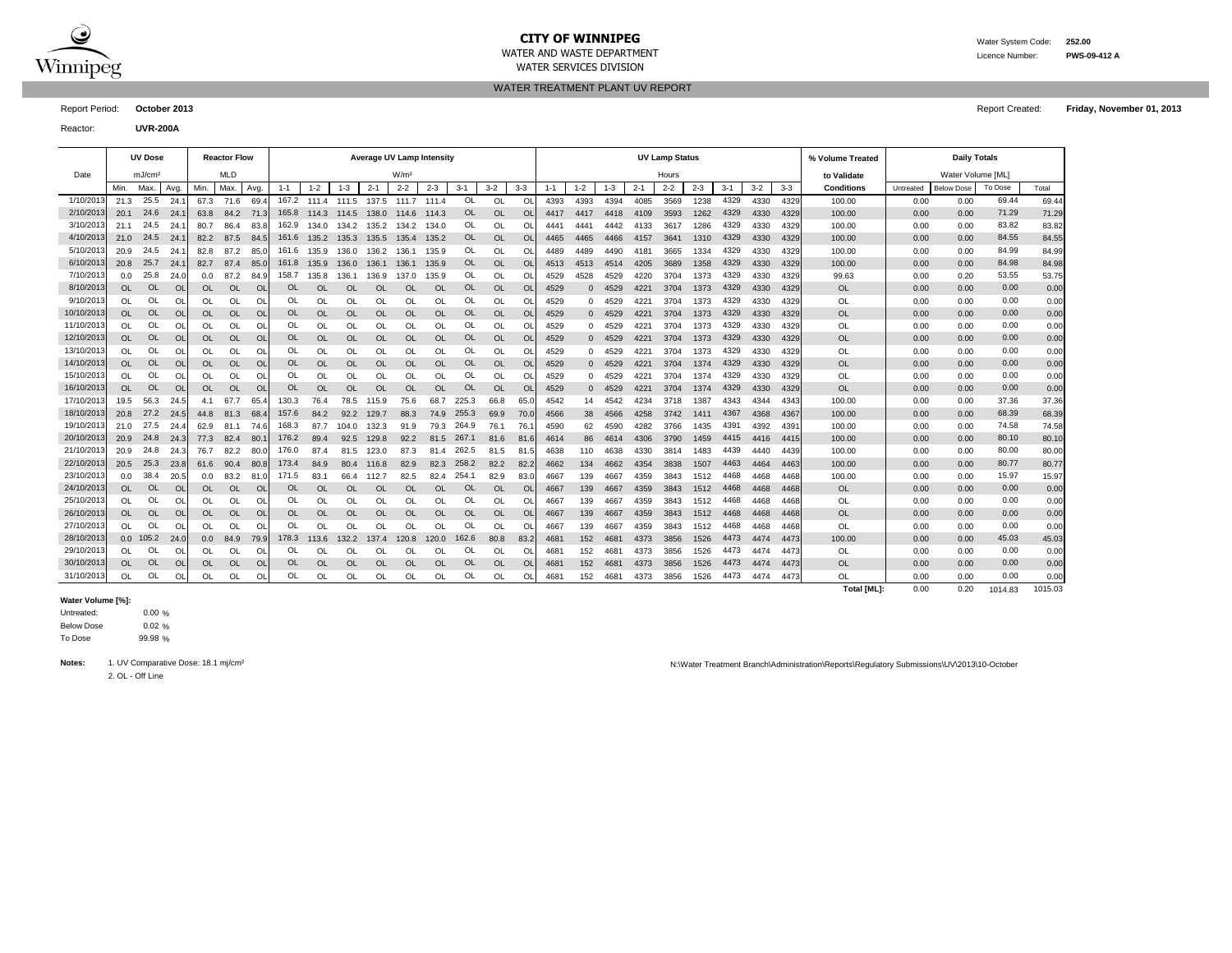

# **CITY OF WINNIPEG** WATER MATER WATER System Code: 252.00

WATER SERVICES DIVISION

WATER AND WASTE DEPARTMENT Licence Number: **PWS-09-412 A**

WATER TREATMENT PLANT UV REPORT

Reactor: **UVR-300A**

|            |           | <b>UV Dose</b>     |                |                  | <b>Reactor Flow</b> |           |           |           |           | <b>Average UV Lamp Intensity</b> |                  |           |           |           |           |         |         |         |         | <b>UV Lamp Status</b> |         |         |         |         | % Volume Treated  |           | <b>Daily Totals</b> |         |       |
|------------|-----------|--------------------|----------------|------------------|---------------------|-----------|-----------|-----------|-----------|----------------------------------|------------------|-----------|-----------|-----------|-----------|---------|---------|---------|---------|-----------------------|---------|---------|---------|---------|-------------------|-----------|---------------------|---------|-------|
| Date       |           | mJ/cm <sup>2</sup> |                |                  | <b>MLD</b>          |           |           |           |           |                                  | W/m <sup>2</sup> |           |           |           |           |         |         |         |         | Hours                 |         |         |         |         | to Validate       |           | Water Volume [ML]   |         |       |
|            | Min.      | Max.               | Avg.           | Min.             | Max                 | Avg.      | $1 - 1$   | $1 - 2$   | $1 - 3$   | $2 - 1$                          | $2 - 2$          | $2 - 3$   | $3 - 1$   | $3-2$     | $3 - 3$   | $1 - 1$ | $1 - 2$ | $1 - 3$ | $2 - 1$ | $2 - 2$               | $2 - 3$ | $3 - 1$ | $3 - 2$ | $3 - 3$ | <b>Conditions</b> | Untreated | <b>Below Dose</b>   | To Dose | Total |
| 1/10/2013  | OL.       | OL                 | O              | OL               | OL                  | O         | 0L        | OL        | <b>OL</b> | O                                | OL               | <b>OL</b> | OL        | O         | <b>Ol</b> | 1439    | 1053    | 1439    | 1234    | 1234                  | 1234    | 1423    | 1424    | 1424    | OL                | 0.00      | 0.00                | 0.00    | 0.00  |
| 2/10/2013  | OL        | <b>OL</b>          | O <sub>l</sub> | OL               | <b>OL</b>           | <b>OL</b> | <b>OL</b> | OL        | <b>OL</b> | OL                               | OL               | $\Omega$  | <b>OL</b> | <b>OL</b> | <b>Ol</b> | 1439    | 1053    | 1439    | 1234    | 1234                  | 1234    | 1423    | 1424    | 1424    | OL                | 0.00      | 0.00                | 0.00    | 0.00  |
| 3/10/2013  | <b>OL</b> | OL                 | O              | OL               | OL                  | O         | OL        | OL        | OL        | OL                               | OL               | <b>OL</b> | OL        | OL        | O         | 1439    | 1053    | 1439    | 1234    | 1234                  | 1234    | 1423    | 1424    | 1424    | OL                | 0.00      | 0.00                | 0.00    | 0.00  |
| 4/10/2013  | <b>OL</b> | <b>OL</b>          | O              | OL               | OL                  | <b>OL</b> | <b>OL</b> | <b>OL</b> | <b>OL</b> | OL                               | <b>OL</b>        | $\Omega$  | OL        | <b>OL</b> | O         | 1439    | 1053    | 1439    | 1234    | 1234                  | 1234    | 1423    | 1424    | 1424    | <b>OL</b>         | 0.00      | 0.00                | 0.00    | 0.00  |
| 5/10/2013  | <b>OL</b> | OL                 | O              | OL               | OL                  | O         | OL        | OL        | OL        | OL                               | OL               | <b>OL</b> | OL        | OL        | O         | 1439    | 1053    | 1439    | 1234    | 1234                  | 1234    | 1423    | 1424    | 1424    | OL                | 0.00      | 0.00                | 0.00    | 0.00  |
| 6/10/2013  | <b>OL</b> | <b>OL</b>          | <b>OI</b>      | <b>OL</b>        | <b>OL</b>           | <b>OL</b> | OL        | <b>OL</b> | <b>OL</b> | <b>OL</b>                        | <b>OL</b>        | <b>OL</b> | <b>OL</b> | <b>OL</b> | <b>Ol</b> | 1439    | 1053    | 1439    | 1234    | 1234                  | 1234    | 1423    | 1424    | 1424    | <b>OL</b>         | 0.00      | 0.00                | 0.00    | 0.00  |
| 7/10/2013  | 0.0       | 8.7                | 2.9            | 0.0              | 59.3                | 47.       | 136.1     | 78.4      | 128.5     | 61.6                             | 108.5            | 4.3       | 90.2      | 112.7     | 110.      | 1439    | 1053    | 1439    | 1234    | 1234                  | 1234    | 1423    | 1424    | 1424    | 0.00              | 0.00      | 0.21                | 0.00    | 0.21  |
| 8/10/2013  | 0.0       | 4.4                | 1.2            | 0.0              | 61.5                | 48.5      | 122.2     | 67.3      | 112.0     | 125.5                            | 100.1            | 1.9       | 88.1      | 108.8     | 105.      | 1439    | 1053    | 1439    | 1235    | 1234                  | 1234    | 1423    | 1424    | 1424    | 0.00              | 0.00      | 0.21                | 0.00    | 0.21  |
| 9/10/2013  | <b>OL</b> | OL                 | <b>OI</b>      | OL               | OL                  | O         | OL        | OL        | OL        | OL                               | OL               | OL        | OL        | OL        | O         | 1439    | 1053    | 1439    | 1235    | 1234                  | 1234    | 1423    | 1424    | 1424    | OL                | 0.00      | 0.00                | 0.00    | 0.00  |
| 10/10/2013 | <b>OL</b> | <b>OL</b>          | O <sub>l</sub> | OL               | <b>OL</b>           | <b>OL</b> | <b>OL</b> | <b>OL</b> | <b>OL</b> | <b>OL</b>                        | <b>OL</b>        | <b>OL</b> | OL        | <b>OL</b> | <b>Ol</b> | 1439    | 1053    | 1439    | 1235    | 1234                  | 1234    | 1423    | 1424    | 1424    | <b>OL</b>         | 0.00      | 0.00                | 0.00    | 0.00  |
| 11/10/2013 | 0.0       | 2.5                | 0.6            | 0.0              | 61.2                | 42        | 90.2      | 57.7      | 96.5      | 109.2                            | 76.1             | 1.1       | 79.7      | 94.2      | 99.       | 1440    | 1053    | 1439    | 1235    | 1234                  | 1234    | 1424    | 1424    | 1424    | 0.00              | 0.00      | 0.22                | 0.00    | 0.22  |
| 12/10/2013 | <b>OL</b> | <b>OL</b>          | <b>OI</b>      | OL               | <b>OL</b>           | <b>OL</b> | <b>OL</b> | <b>OL</b> | OL        | OL                               | <b>OL</b>        | <b>OL</b> | <b>OL</b> | <b>OL</b> | <b>Ol</b> | 1440    | 1053    | 1439    | 1235    | 1234                  | 1234    | 1424    | 1424    | 1424    | <b>OL</b>         | 0.00      | 0.00                | 0.00    | 0.00  |
| 13/10/2013 | <b>OL</b> | OL                 | O              | OL               | OL                  | O         | OL        | OL        | OL        | OL                               | OL               | <b>OL</b> | OL        | OL        | O         | 1440    | 1053    | 1439    | 1235    | 1234                  | 1234    | 1424    | 1424    | 1424    | OL                | 0.00      | 0.00                | 0.00    | 0.00  |
| 14/10/2013 | <b>OL</b> | <b>OL</b>          | <b>OI</b>      | OL               | <b>OL</b>           | <b>OL</b> | <b>OL</b> | <b>OL</b> | OL        | <b>OL</b>                        | <b>OL</b>        | <b>OL</b> | <b>OL</b> | OL        | OL        | 1440    | 1053    | 1439    | 1235    | 1234                  | 1234    | 1424    | 1424    | 1424    | <b>OL</b>         | 0.00      | 0.00                | 0.00    | 0.00  |
| 15/10/2013 | 19.4      | 96.0               | 26.5           | 0.0              | 77.9                | 54.8      | 151.3     | 97.4      | 12.3      | 124.2                            | 104.5            | 123.2     | 39.4      | 129.0     | 120.8     | 1455    | 1069    | 1454    | 1250    | 1250                  | 1249    | 1424    | 1425    | 1424    | 100.00            | 0.00      | 0.00                | 34.66   | 34.66 |
| 16/10/2013 | 0.0       | 84.5               | 24.2           | 0.0              | 84.6                | 52.2      | 97.0      | 84.4      | 84.4      | 92.1                             | 85.1             | 85.3      | 53.3      | 59.1      | 48.       | 1479    | 1093    | 1478    | 1274    | 1274                  | 1273    | 1424    | 1425    | 1425    | 99.93             | 0.00      | 0.04                | 51.87   | 51.90 |
| 17/10/2013 | 0.0       | 28.4               | 24.3           | 0.0              | 47.4                | 44.6      | 86.7      | 72.3      | 72.3      | 84.2                             | 72.8             | 77.1      | OL        | OL        | O         | 1489    | 1103    | 1489    | 1284    | 1284                  | 1284    | 1424    | 1425    | 1425    | 100.00            | 0.00      | 0.00                | 19.21   | 19.21 |
| 18/10/2013 | 0.0       | 77.6               | 25.            | 0.0 <sub>1</sub> | 75.9                | 68.       | 77.0      | 70.8      | 68.5      | 69.9                             | 69.5             | 74.9      | 71.4      | 69.8      | 65.6      | 1489    | 1103    | 1489    | 1285    | 1284                  | 1284    | 1424    | 1425    | 1425    | 100.00            | 0.00      | 0.00                | 0.76    | 0.76  |
| 19/10/2013 | 0.0       | 71.0               | 24.5           | 0.0              | 46.4                | 43.6      | 79.1      | 68.0      | 66.3      | 71.6                             | 69.6             | 75.3      | 62.6      | 65.6      | 49.       | 1491    | 1105    | 1491    | 1286    | 1286                  | 1286    | 1425    | 1426    | 1425    | 100.00            | 0.00      | 0.00                | 3.05    | 3.05  |
| 20/10/2013 | OL.       | <b>OL</b>          | <b>OI</b>      | OL               | <b>OL</b>           | <b>OL</b> | <b>OL</b> | $\Omega$  | <b>OL</b> | <b>OL</b>                        | <b>OL</b>        | OL        | <b>OL</b> | <b>OL</b> | <b>Ol</b> | 1491    | 1105    | 1491    | 1286    | 1286                  | 1286    | 1425    | 1426    | 1425    | <b>OL</b>         | 0.00      | 0.00                | 0.00    | 0.00  |
| 21/10/2013 | <b>OL</b> | OL                 | O              | OL               | OL                  | $\Omega$  | OL        | OL        | OL        | <b>OL</b>                        | OL               | <b>OL</b> | OL        | OL        | Ω         | 1491    | 1105    | 1491    | 1286    | 1286                  | 1286    | 1425    | 1426    | 1425    | OL                | 0.00      | 0.00                | 0.00    | 0.00  |
| 22/10/2013 | <b>OL</b> | <b>OL</b>          | $\circ$        | OL               | <b>OL</b>           | $\circ$   | <b>OL</b> | <b>OL</b> | <b>OL</b> | OL                               | <b>OL</b>        | <b>OL</b> | OL        | <b>OL</b> | O         | 1491    | 1105    | 1491    | 1286    | 1286                  | 1286    | 1425    | 1426    | 1425    | <b>OL</b>         | 0.00      | 0.00                | 0.00    | 0.00  |
| 23/10/2013 | 19.1      | 57.8               | 24.5           | 1.2              | 62.9                | 57.3      | 68.4      | 59.1      | 59.0      | 76.4                             | 59.9             | 66.9      | 65.9      | 76.7      | 58.9      | 1510    | 1124    | 1510    | 1306    | 1305                  | 1305    | 1444    | 1445    | 1445    | 100.00            | 0.00      | 0.00                | 46.05   | 46.05 |
| 24/10/2013 | 20.8      | 29.4               | 24.6           | 49.1             | 53.7                | 51.5      | 70.6      | 53.2      | 53.1      | 82.0                             | 58.0             | 67.7      | 64.7      | 79.2      | 53.2      | 1534    | 1148    | 1534    | 1330    | 1329                  | 1329    | 1468    | 1469    | 1469    | 100.00            | 0.00      | 0.00                | 51.48   | 51.48 |
| 25/10/2013 | 0.0       | 38.4               | 24.6           | 0.0              | 53.5                | 51.3      | 73.4      | 53.1      | 52.9      | 83.2                             | 54.8             | 68.2      | 64.5      | 79.7      | 53.       | 1553    | 1167    | 1552    | 1348    | 1348                  | 1347    | 1487    | 1487    | 1487    | 100.00            | 0.00      | 0.00                | 39.14   | 39.14 |
| 26/10/2013 | <b>OL</b> | <b>OL</b>          | <b>OI</b>      | OL               | <b>OL</b>           | <b>OL</b> | OL        | <b>OL</b> | OL        | OL                               | <b>OL</b>        | $\Omega$  | <b>OL</b> | <b>OL</b> | <b>Ol</b> | 1553    | 1167    | 1552    | 1348    | 1348                  | 1347    | 1487    | 1487    | 148     | <b>OL</b>         | 0.00      | 0.00                | 0.00    | 0.00  |
| 27/10/2013 | $\Omega$  | OL                 | <b>OI</b>      | OL               | OL                  | O         | OL        | OL        | OL        | <b>OL</b>                        | OL               | <b>OL</b> | OL        | OL        | O         | 1553    | 1167    | 1552    | 1348    | 1348                  | 1347    | 1487    | 1487    | 148     | OL                | 0.00      | 0.00                | 0.00    | 0.00  |
| 28/10/2013 | 19.2      | 51.7               | 24.6           | 3.7              | 65.6                | 53.       | 71.6      | 55.1      | 54.9      | 80.3                             | 58.8             | 66.3      | 64.8      | 79.5      | 54.9      | 1575    | 1189    | 1575    | 1370    | 1370                  | 1370    | 1509    | 1510    | 1510    | 100.00            | 0.00      | 0.00                | 49.74   | 49.74 |
| 29/10/2013 | 20.5      | 25.8               | 24.            | 54.2             | 67.0                | 59.       | 74.0      | 61.0      | 60.8      | 83.1                             | 61.0             | 67.2      | 67.5      | 81.7      | 61        | 1599    | 1213    | 1599    | 1394    | 1394                  | 1394    | 1533    | 1534    | 1534    | 100.00            | 0.00      | 0.00                | 59.31   | 59.31 |
| 30/10/2013 |           | 20.2 25.7          | 24.3           | 59.7             | 67.5                | 63.       | 71.7      | 64.6      | 63.9      | 80.7                             | 64.5             | 65.0      | 66.1      | 79.2      | 64.       | 1623    | 1237    | 1623    | 1418    | 1418                  | 1418    | 1557    | 1558    | 1558    | 100.00            | 0.00      | 0.00                | 62.99   | 62.99 |
| 31/10/2013 | 0.0       | 40.3               | 23.6           | 0.0              | 77.9                | 58.7      | 67.7      | 60.7      | 53.6      | 75.1                             | 60.8             | 62.4      | 63.8      | 75.7      | 59.9      | 1634    | 1247    | 1633    | 1429    | 1429                  | 1428    | 1567    | 1568    | 1568    | 99.01             | 0.00      | 0.25                | 24.60   | 24.85 |

#### **Water Volume [%]:**

0.00 %  $0.21%$ 99.79 % To Dose Below Dose Untreated:

2. OL - Off Line

Notes: 1. UV Comparative Dose: 18.1 mj/cm<sup>2</sup> and the Ministration Reports Network of Treatment Branch\Administration\Reports\Regulatory Submissions\UV\2013\10-October

**Total [ML]:** 0.00 0.92 442.85 443.77

Report Period: **October 2013** Report Created: **Friday, November 01, 2013**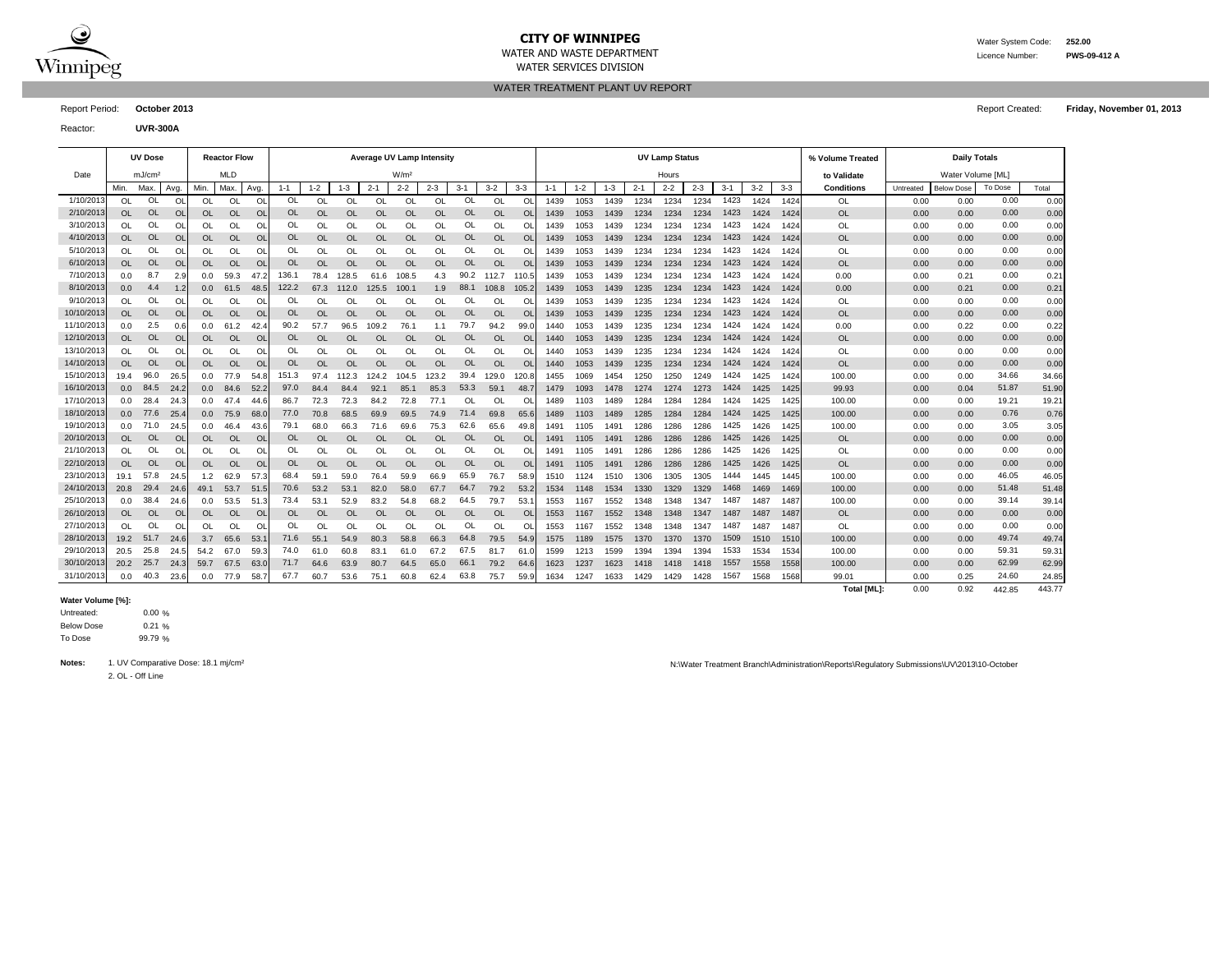

# **CITY OF WINNIPEG** WATER MATER WATER System Code: 252.00

WATER SERVICES DIVISION

WATER AND WASTE DEPARTMENT Licence Number: **PWS-09-412 A**

WATER TREATMENT PLANT UV REPORT

Reactor: **UVR-400A**

|            |      | <b>UV Dose</b>     |              |           | <b>Reactor Flow</b> |               |         |           |           | <b>Average UV Lamp Intensity</b> |                  |           |           |           |           |         |         |         |         | <b>UV Lamp Status</b> |         |       |         |         | % Volume Treated |           | <b>Daily Totals</b> |         |       |
|------------|------|--------------------|--------------|-----------|---------------------|---------------|---------|-----------|-----------|----------------------------------|------------------|-----------|-----------|-----------|-----------|---------|---------|---------|---------|-----------------------|---------|-------|---------|---------|------------------|-----------|---------------------|---------|-------|
| Date       |      | mJ/cm <sup>2</sup> |              |           | <b>MLD</b>          |               |         |           |           |                                  | W/m <sup>2</sup> |           |           |           |           |         |         |         |         | Hours                 |         |       |         |         | to Validate      |           | Water Volume [ML]   |         |       |
|            | Min. | Max.               | Avg.         | Min.      | Max.                | Avg.          | $1 - 1$ | $1 - 2$   | $1 - 3$   | $2 - 1$                          | $2 - 2$          | $2 - 3$   | $3 - 1$   | $3 - 2$   | $3 - 3$   | $1 - 1$ | $1 - 2$ | $1 - 3$ | $2 - 1$ | $2 - 2$               | $2 - 3$ | $3-1$ | $3 - 2$ | $3 - 3$ | Conditions       | Untreated | <b>Below Dose</b>   | To Dose | Total |
| 1/10/2013  | 0L   | OL                 | O            | OL        | OL                  | $\circ$       | 0L      | OL        | OL        | OL                               | <b>OL</b>        | <b>OL</b> | OL        | OL        | O         | 1349    | 1349    | 2493    | 2945    | 2945                  | 2945    | 3212  | 2212    | 3213    | OL               | 0.00      | 0.00                | 0.00    | 0.00  |
| 2/10/2013  | 22.0 | 78.6               | 24.9         | 5.5       | 54.7                | 52.2          | 132.4   | 83.6      | 98.2      | 70.3                             | 82.7             | 62.5      | 105.3     | 119.9     | 123.5     | 1352    | 1352    | 2496    | 2945    | 2945                  | 2945    | 3216  | 2215    | 3216    | 100.00           | 0.00      | 0.00                | 6.97    | 6.97  |
| 3/10/201   | 21.3 | 26.0               | 24.2         | 50.7      | 55.5                | 53.           | 92.0    | 85.8      | 85.7      | OL                               | OL               | OL        | 87.7      | 88.9      | 89.       | 1376    | 1376    | 2520    | 2945    | 2945                  | 2945    | 3240  | 2239    | 3240    | 100.00           | 0.00      | 0.00                | 53.17   | 53.17 |
| 4/10/201   | 17.8 | 25.3               | 24.3         | 51.5      | 59.8                | 55.5          | 83.1    | 77.9      | 77.9      | 60.3                             | 59.0             | 58.9      | 83.9      | 84.6      | 83.       | 1400    | 1400    | 2544    | 2954    | 2954                  | 2954    | 3264  | 2263    | 3264    | 100.00           | 0.00      | 0.00                | 55.34   | 55.34 |
| 5/10/2013  | 21.2 | 25.3               | 24.5         | 53.4      | 59.3                | 55.           | 70.0    | 57.1      | 57.0      | 60.9                             | 57.2             | 57.1      | 77.9      | 78.6      | 76.       | 1424    | 1424    | 2568    | 2978    | 2978                  | 2978    | 3288  | 2287    | 3288    | 100.00           | 0.00      | 0.00                | 55.43   | 55.43 |
| 6/10/2013  | 21.3 | 25.2               | 24.5         | 52.1      | 58.8                | 55.2          | 68.1    | 56.9      | 56.8      | 62.1                             | 57.0             | 56.9      | 80.0      | 79.6      | 77.0      | 1448    | 1448    | 2592    | 3002    | 3002                  | 3002    | 3312  | 2311    | 3312    | 100.00           | 0.00      | 0.00                | 55.25   | 55.25 |
| 7/10/2013  | 21.0 | 26.1               | 24.4         | 46.7      | 86.9                | 61.3          | 68.1    | 63.1      | 62.8      | 65.9                             | 63.1             | 63.0      | 81.5      | 81.6      | 76.8      | 1472    | 1472    | 2616    | 3026    | 3026                  | 3026    | 3336  | 2335    | 3336    | 100.00           | 0.00      | 0.00                | 61.25   | 61.25 |
| 8/10/2013  | 20.8 | 27.1               | 24.4         | 54.6      | 86.3                | 65.5          | 67.1    | 67.2      | 66.8      | 67.3                             | 67.3             | 67.1      | 80.4      | 82.8      | 75.0      | 1496    | 1496    | 2640    | 3050    | 3050                  | 3050    | 3360  | 2359    | 3360    | 100.00           | 0.00      | 0.00                | 65.48   | 65.48 |
| 9/10/2013  | 21.2 | 25.8               | 24.4         | 58.7      | 64.5                | 61.6          | 63.3    | 63.2      | 63.1      | 63.4                             | 63.3             | 63.2      | 81.9      | 92.3      | 75.       | 1520    | 1520    | 2664    | 3074    | 3074                  | 3074    | 3384  | 2383    | 3384    | 100.00           | 0.00      | 0.00                | 61.58   | 61.58 |
| 10/10/2013 | 21.1 | 25.3               | 24.4         | 59.4      | 65.6                | 62.3          | 63.8    | 63.9      | 63.7      | 64.0                             | 64.0             | 63.8      | 89.9      | 103.0     | 75.4      | 1544    | 1544    | 2688    | 3098    | 3098                  | 3098    | 3408  | 2407    | 3408    | 100.00           | 0.00      | 0.00                | 62.25   | 62.25 |
| 11/10/2013 | 0.0  | 78.6               | 23.6         | 0.0       | 73.1                | 62.           | 90.6    | 80.7      | 82.4      | 65.9                             | 64.3             | 64.3      | 101.0     | 105.8     | 97.       | 1566    | 1566    | 2710    | 3111    | 3111                  | 3111    | 3429  | 2429    | 3430    | 99.84            | 0.00      | 0.09                | 56.56   | 56.65 |
| 12/10/2013 | 21.1 | 34.1               | 24.3         | 56.9      | 65.9                | 61            | 88.0    | 81.9      | 82.3      | 61.6                             | 61.7             | 61.6      | 87.2      | 90.2      | 81.9      | 1590    | 1590    | 2734    | 3124    | 3123                  | 3124    | 3453  | 2453    | 3454    | 100.00           | 0.00      | 0.00                | 61.16   | 61.16 |
| 13/10/2013 | 20.0 | 25.5               | 24.3         | 49.5      | 62.9                | 54.           | 61.0    | 56.1      | 55.9      | 56.4                             | 56.2             | 56.0      | 69.2      | 78.3      | 61.       | 1614    | 1614    | 2758    | 3148    | 3147                  | 3148    | 3477  | 2477    | 3478    | 100.00           | 0.00      | 0.00                | 54.36   | 54.36 |
| 14/10/2013 | 0.0  | 35.1               | 22.5         | 0.0       | 78.6                | 50.4          | 57.8    | 52.1      | 45.7      | 54.5                             | 52.5             | 52.2      | 70.5      | 81.8      | 62.3      | 1625    | 1625    | 2770    | 3159    | 3159                  | 3159    | 3489  | 2489    | 3489    | 97.84            | 0.00      | 0.53                | 23.80   | 24.32 |
| 15/10/2013 | 0.0  | 78.6               | 23.8         | 0.0       | 69.9                | 51.           | 98.1    | 74.9      | 86.0      | 52.9                             | 46.5             | 46.0      | 94.1      | 101.6     | 105.3     | 1647    | 1647    | 279'    | 3168    | 3168                  | 3168    | 3511  | 2510    | 351'    | 100.00           | 0.00      | 0.00                | 45.61   | 45.61 |
| 16/10/2013 | 0.0  | 72.4               | 24.4         | 0.0       | 67.5                | -61           | 81.2    | 77.8      | 78.0      | 66.8                             | 61.2             | 60.5      | 84.1      | 91.6      | 88.4      | 1669    | 1669    | 2813    | 3183    | 3182                  | 3183    | 3533  | 2532    | 3533    | 100.00           | 0.00      | 0.00                | 56.06   | 56.06 |
| 17/10/2013 | 21.0 | 25.7               | 24.3         | 54.1      | 77.5                | 69.           | 71.3    | 71.2      | 71.1      | 71.1                             | 71.3             | 71.1      | 72.8      | 80.3      | 76.       | 1693    | 1693    | 2837    | 3207    | 3206                  | 3207    | 3557  | 2556    | 3557    | 100.00           | 0.00      | 0.00                | 69.73   | 69.73 |
| 18/10/2013 | 0.0  | 39.5               | 24.3         | 0.0       | 78.3                | 74.8          | 76.2    | 76.2      | 76.1      | 76.2                             | 76.2             | 76.1      | 76.2      | 80.7      | 76.8      | 1701    | 1701    | 2846    | 3215    | 3215                  | 3215    | 3565  | 2565    | 3565    | 100.00           | 0.00      | 0.00                | 26.23   | 26.23 |
| 19/10/2013 | 18.7 | 56.2               | 24.7         | 3.9       | 47.6                | 45.           | 49.5    | 47.2      | 46.7      | 62.0                             | 47.6             | 46.7      | 70.2      | 87.4      | 80.       | 1712    | 1711    | 2856    | 3225    | 3225                  | 3225    | 3575  | 2575    | 3576    | 100.00           | 0.00      | 0.00                | 19.13   | 19.13 |
| 20/10/2013 | 21.0 | 25.8               | 24.6         | 43.0      | 52.0                | 48.0          | 50.4    | 49.8      | 49.7      | 65.1                             | 50.4             | 49.8      | 83.3      | 99.7      | 98.       | 1736    | 1735    | 2880    | 3249    | 3249                  | 3249    | 3599  | 2599    | 3600    | 100.00           | 0.00      | 0.00                | 48.04   | 48.04 |
| 21/10/201  | 21.2 | - 27.0             | 24.6         | 34.2      | 52.1                | 47.           | 49.7    | 49.5      | 49.5      | 64.9                             | 50.5             | 49.6      | 91.2      | 106.5     | 102.      | 1760    | 1759    | 2904    | 3273    | 3273                  | 3273    | 3623  | 2623    | 3624    | 100.00           | 0.00      | 0.00                | 47.84   | 47.84 |
| 22/10/2013 | 21.1 | 28.2               | -24.         | 40.6      | 73.8                | 50.9          | 52.6    | 52.6      | 52.5      | 64.5                             | 52.7             | 52.5      | 94.9      | 107.4     | 102.6     | 1784    | 1783    | 2928    | 3297    | 3297                  | 3297    | 3647  | 2647    | 3648    | 100.00           | 0.00      | 0.00                | 50.88   | 50.88 |
| 23/10/2013 | 0.0  | 39.0               | 24.4         | 0.0       | 74.3                | 66.           | 68.6    | 68.6      | 68.8      | 70.8                             | 68.6             | 68.8      | 95.1      | 106.6     | 100.9     | 1805    | 1804    | 2949    | 3318    | 3318                  | 3318    | 3668  | 2668    | 3668    | 100.00           | 0.00      | 0.00                | 57.91   | 57.91 |
| 24/10/2013 | OL   | <b>OL</b>          | <sup>O</sup> | <b>OL</b> | <b>OL</b>           | <sup>Ol</sup> | 0L      | <b>OL</b> | <b>OL</b> | <b>OL</b>                        | <b>OL</b>        | <b>OL</b> | <b>OL</b> | <b>OL</b> | <b>OL</b> | 1805    | 1804    | 2949    | 3318    | 3318                  | 3318    | 3668  | 2668    | 3668    | <b>OL</b>        | 0.00      | 0.00                | 0.00    | 0.00  |
| 25/10/2013 | 17.4 | 50.4               | 24.5         | 4.1       | 55.3                | 53.2          | 54.8    | 54.8      | 54.4      | 55.1                             | 56.0             | 55.3      | 88.6      | 107.9     | 95.8      | 1810    | 1810    | 2955    | 3324    | 3323                  | 3324    | 3674  | 2674    | 3674    | 100.00           | 0.00      | 0.00                | 12.64   | 12.64 |
| 26/10/2013 | 21.1 | 25.6               | 24.5         | 50.9      | 55.8                | 53.4          | 55.1    | 55.1      | 55.0      | 54.9                             | 55.2             | 55.1      | 99.2      | 110.0     | 102.0     | 1834    | 1834    | 2979    | 3348    | 3347                  | 3348    | 3698  | 2698    | 3698    | 100.00           | 0.00      | 0.00                | 53.38   | 53.38 |
| 27/10/2013 | 21.1 | 25.4               | 24.5         | 51.1      | 55.7                | 53.3          | 55.0    | 55.0      | 54.9      | 54.9                             | 55.1             | 55.0      | 102.1     | 110.7     | 101.3     | 1858    | 1858    | 3003    | 3372    | 3371                  | 3372    | 3722  | 2722    | 3722    | 100.00           | 0.00      | 0.00                | 53.33   | 53.33 |
| 28/10/2013 | 0.0  | 47.9               | 24.0         | 0.0       | 78.0                | 61.5          | 62.8    | 62.9      | 61.2      | 61.1                             | 63.1             | 62.9      | 94.4      | 106.5     | 94.6      | 1869    | 1869    | 3013    | 3383    | 3382                  | 3383    | 3733  | 2732    | 3733    | 99.90            | 0.00      | 0.03                | 26.97   | 26.99 |
| 29/10/2013 | 21.2 | 25.4               | 24.          | 56.4      | 63.6                | 60.           | 61.6    | 61.6      | 61.5      | 61.5                             | 61.7             | 61.6      | 103.5     | 111.9     | 101.9     | 1893    | 1893    | 3037    | 3407    | 3406                  | 3407    | 3757  | 2756    | 3757    | 100.00           | 0.00      | 0.00                | 59.98   | 59.98 |
| 30/10/2013 | 21.1 | 25.4               | 24.4         | 56.7      | 62.9                | 60.           | 61.6    | 61.6      | 61.5      | 61.5                             | 61.7             | 61.6      | 103.8     | 109.7     | 102.3     | 1917    | 1917    | 3061    | 3431    | 3430                  | 3431    | 3781  | 2780    | 3781    | 100.00           | 0.00      | 0.00                | 60.01   | 60.01 |
| 31/10/2013 | 0.0  | 39.3               | 24.0         | 0.0       | 71.1                | 59.0          | 60.6    | 60.7      | 58.3      | 60.3                             | 61.2             | 60.7      | 98.0      | 105.0     | 103.2     | 1933    | 1933    | 3077    | 3446    | 3446                  | 3446    | 3797  | 2796    | 3797    | 99.92            | 0.00      | 0.03                | 38.97   | 39.01 |

#### **Water Volume [%]:**

0.00 %  $0.05 \%$ 99.95 % To Dose Below Dose Untreated:

2. OL - Off Line

Notes: 1. UV Comparative Dose: 18.1 mj/cm<sup>2</sup> and the Ministration Reports Network of Treatment Branch\Administration\Reports\Regulatory Submissions\UV\2013\10-October

**Total [ML]:** 0.00 0.67 1399.98 1399.30

Report Period: **October 2013** Report Created: **Friday, November 01, 2013**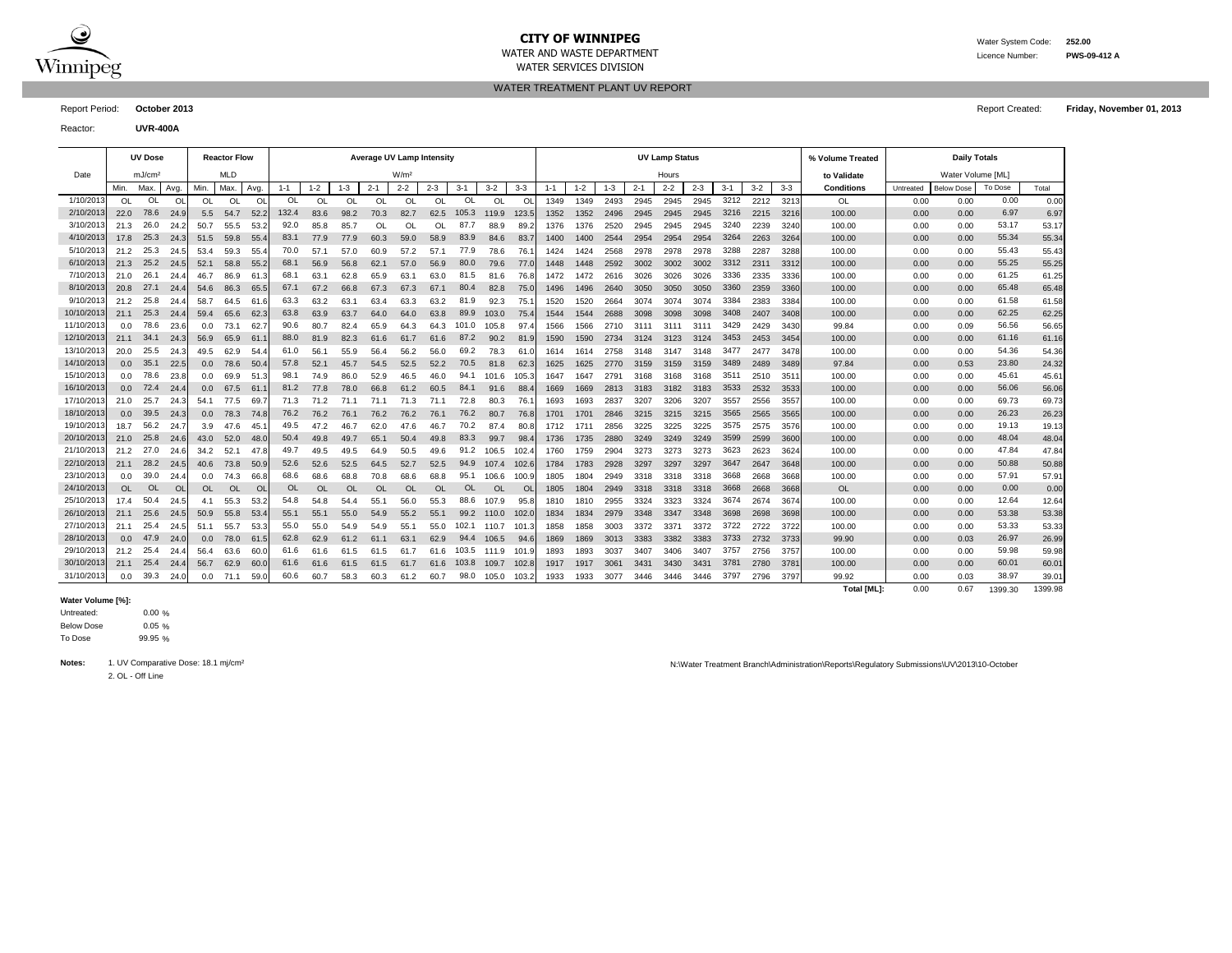

# **CITY OF WINNIPEG** WATER WATER System Code: 252.00

WATER SERVICES DIVISION

WATER AND WASTE DEPARTMENT **EXECUTE A SET A CONSUMING THE CONSUMING CONSUMING THE RWS-09-412 A** 

WATER TREATMENT PLANT UV REPORT

Report Period: **October 2013** Report Created: **Friday, November 01, 2013**

Reactor: **UVR-500A**

|            | <b>UV Dose</b> |                    |           |           | <b>Reactor Flow</b> |      |               | Average UV Lamp Intensity |           |           |                  |               |            |            |           | <b>UV Lamp Status</b> |         |         |         |         |         |         |       |       | % Volume Treated | <b>Daily Totals</b> |                   |         |       |
|------------|----------------|--------------------|-----------|-----------|---------------------|------|---------------|---------------------------|-----------|-----------|------------------|---------------|------------|------------|-----------|-----------------------|---------|---------|---------|---------|---------|---------|-------|-------|------------------|---------------------|-------------------|---------|-------|
| Date       |                | mJ/cm <sup>2</sup> |           |           | <b>MLD</b>          |      |               |                           |           |           | W/m <sup>2</sup> |               |            |            |           |                       |         |         |         | Hours   |         |         |       |       | to Validate      |                     | Water Volume [ML] |         |       |
|            | Min.           | Max.               | Avg.      | Min.      | Max.                | Avg. | $1 - 1$       | $1 - 2$                   | $1 - 3$   | $2 - 1$   | $2 - 2$          | $2 - 3$       | $3 - 1$    | $3 - 2$    | $3 - 3$   | $1 - 1$               | $1 - 2$ | $1 - 3$ | $2 - 1$ | $2 - 2$ | $2 - 3$ | $3 - 1$ | $3-2$ | $3-3$ | Conditions       | Untreated           | <b>Below Dose</b> | To Dose | Total |
| 1/10/201   | 20.6           | 26.9               | 24.3      | 71.4      | 75.5                | 73.8 | 80.5          | 75.3                      | 75.4      | 175.0     | 89.3             | 75.4          | 249.3      | 108.7      | 117       | 1428                  | 1428    | 2103    | 1513    | 2001    | 1513    | 3692    | 3691  | 369'  | 100.00           | 0.00                | 0.00              | 73.76   | 73.76 |
| 2/10/201   | 20.6           | 25.7               | 24.3      | 57.6      | 75.5                | 72.  | 79.6          | 73.6                      | 73.7      | 176.5     | 88.3             | 73.7          | 248.9      | 104.0      | $-113.$   | 1452                  | 1452    | 2127    | 1537    | 2025    | 1537    | 3716    | 3715  | 3715  | 100.00           | 0.00                | 0.00              | 72.08   | 72.08 |
| 3/10/201   | 20.6           | 25.3               | 24.4      | 58.9      | 64.1                | 62.  | 78.           | 63.7                      | 63.8      | 177.2     | 88.4             | 63.8          | 248.3      | 100.4      | - 114.    | 1476                  | 1476    | 2151    | 1561    | 2049    | 1561    | 3740    | 3739  | 3739  | 100.00           | 0.00                | 0.00              | 62.11   | 62.11 |
| 4/10/2013  | 20.5           | 26.1               | 24.       | 59.6      | 69.8                | 64.  | 78.8          | 66.3                      | 66.4      | 181.4     | 88.7             | 66.4          | 248.2      | 101.0 115. |           | 1500                  | 1500    | 2175    | 1585    | 2073    | 1585    | 3764    | 3763  | 3763  | 100.00           | 0.00                | 0.00              | 64.66   | 64.66 |
| 5/10/201   | 20.6           | 25.3               | 24.4      | 61.7      | 69.2                | 64.  | 79.2          | 66.4                      | 66.5      | 186.4     | 88.9             | 66.5          | 248.6      | 103.1      | - 117.    | 1524                  | 1524    | 2199    | 1609    | 2097    | 1609    | 3788    | 3787  | 3787  | 100.00           | 0.00                | 0.00              | 64.79   | 64.79 |
| 6/10/201   | 20.7           | 27.0               | 24.4      | 61.1      | 66.7                | 64.6 | 80.0          | 66.3                      | 66.3      | 193.6     | 89.3             | 66.4          | 248.6      | 104.2 120. |           | 1548                  | 1548    | 2223    | 1633    | 2121    | 1633    | 3812    | 3811  | 381'  | 100.00           | 0.00                | 0.00              | 64.64   | 64.64 |
| 7/10/2013  | 20.3           | 29.5               | 24.5      | 41.7      | 92.8                | 61.  | 79.3          | 62.4                      | 63.6      | 196.8     | 89.7             | 64.9          | 248.6      | 103.6      | 123.      | 1572                  | 1572    | 2247    | 1657    | 2145    | 1657    | 3836    | 3835  | 3835  | 100.00           | 0.00                | 0.00              | 61.10   | 61.10 |
| 8/10/2013  | 0.0            | 82.3               | 24.6      | 0.0       | 63.0                | 55.4 | 81.3          | 57.2                      | 60.0      | 201.6     | 89.8             | 60.9          | 216.9      | 105.9      | 130.6     | 1584                  | 1584    | 2259    | 1669    | 2157    | 1669    | 3848    | 3847  | 3847  | 100.00           | 0.00                | 0.00              | 27.69   | 27.69 |
| 9/10/2013  | OL             | OL                 | O         | OL        | OL                  | OL   | 0L            | $\Omega$                  | OL        | OL        | OL               | <sup>OL</sup> | OL         | OL         | O         | 1584                  | 1584    | 2259    | 1669    | 2157    | 1669    | 3848    | 3847  | 3847  | OL               | 0.00                | 0.00              | 0.00    | 0.00  |
| 10/10/2013 | 18.3           | 67.6               | 24.3      | 3.5       | 76.5                | 73.5 | 75.6          | 74.9                      | 75.2      | 187.6     | 84.2             | 75.0          | 227.7      | 98.5       | 130.      | 1599                  | 1599    | 2275    | 1685    | 2172    | 1685    | 3863    | 3863  | 3863  | 100.00           | 0.00                | 0.00              | 47.47   | 47.47 |
| 11/10/2013 | 19.0           | 33.1               | 24.4      | 34.3      | 84.7                | 71.0 | 78.4          | 72.7                      | 73.0      | 197.0     | 90.3             | 74.5          | 232.9      | 106.8      | 138.      | 1623                  | 1623    | 2299    | 1709    | 2196    | 1709    | 3887    | 3887  | 3886  | 100.00           | 0.00                | 0.00              | 71.03   | 71.03 |
| 12/10/2013 | 20.5           | 25.8               | 24.3      | 68.0      | 76.0                | 71.  | 81.1          | 72.9                      | 73.0      | 202.4     | 92.2             | 73.1          | 247.9      | 110.3      | 142.      | 1647                  | 1647    | 2323    | 1733    | 2220    | 1733    | 3911    | 3911  | 3910  | 100.00           | 0.00                | 0.00              | 71.43   | 71.43 |
| 13/10/201  | 20.6           | 25.5               | 24.4      | 57.2      | 74.0                | 63.  | 80.           | 64.9                      | 65.0      | 201.4     | 92.7             | 65.1          | 247.5      | 108.5      | 140.      | 1671                  | 167     | 2347    | 1757    | 2244    | 1757    | 3935    | 3935  | 3934  | 100.00           | 0.00                | 0.00              | 63.33   | 63.33 |
| 14/10/2013 | 17.5           | 32.9               | 24.4      | 22.9      | 62.0                | 44.  | 80.4          | 59.7                      | 60.8      | 204.9     | 95.4             | 62.1          | 52.0       | 109.1      | - 142.    | 1695                  | 1695    | 237'    | 1781    | 2268    | 1781    | 3944    | 3944  | 3943  | 100.00           | 0.00                | 0.00              | 44.53   | 44.53 |
| 15/10/2013 | 20.6           | 34.0               | 24.5      | 22.1      | 85.7                | 43.8 | 86.           | 59.4                      | 63.3      | 210.3     | 98.8             | 68.6          | 36.3       | 102.4      | 139.      | 1719                  | 1719    | 2395    | 1805    | 2292    | 1805    | 3952    | 3951  | 395'  | 100.00           | 0.00                | 0.00              | 43.85   | 43.85 |
| 16/10/2013 | 0.0            | 78.8               | 24.4      | 0.0       | 100.0               | 71.8 | 86.4          | 74.4                      | 74.8      | 204.3     | 97.5             | 76.2          | 187.0      | 102.7      | 140.3     | 1735                  | 1735    | 2410    | 1820    | 2308    | 1820    | 3967    | 3966  | 3966  | 100.00           | 0.00                | 0.00              | 45.82   | 45.82 |
| 17/10/2013 | <b>OL</b>      | <b>OL</b>          | O         | OL        | OL                  | O    | <sup>OL</sup> |                           | OL        | OL        | OL               | OL            | OL         | OL         | O         | 1735                  | 1735    | 2410    | 1820    | 2308    | 1820    | 3967    | 3966  | 3966  | OL               | 0.00                | 0.00              | 0.00    | 0.00  |
| 18/10/2013 | 0.0            | 74.9               | 25.4      | 0.0       | 74.6                | 66.  | 84.9          | 64.7                      | 70.7      | 155.2     | 93.3             | 83.3          | 52.3       | 97.2       | 110.      | 1735                  | 1735    | 2410    | 1820    | 2308    | 1820    | 3967    | 3966  | 3966  | 100.00           | 0.00                | 0.00              | 0.65    | 0.65  |
| 19/10/2013 | OL             | OL                 | O         | OL        | OL                  | O    | <b>OL</b>     | <b>OL</b>                 | OL        | OL        | OL               | OL            | OL         | OL         | ΩI        | 1735                  | 1735    | 2410    | 1820    | 2308    | 1820    | 3967    | 3966  | 3966  | OL               | 0.00                | 0.00              | 0.00    | 0.00  |
| 20/10/2013 | <b>OL</b>      | <b>OL</b>          | <b>OL</b> | OL        | <b>OL</b>           | OL   | <b>OL</b>     | $\Omega$                  | OL        | OL        | <b>OL</b>        | <b>OL</b>     | <b>OL</b>  | <b>OL</b>  | $\Omega$  | 1735                  | 1735    | 2410    | 1820    | 2308    | 1820    | 3967    | 3966  | 3966  | <b>OL</b>        | 0.00                | 0.00              | 0.00    | 0.00  |
| 21/10/201  | 0.0            | 64.4               | 24.       | 0.0       | 73.4                | 70.4 | 76.4          | 71.6                      | 72.2      | 178.4     | 87.7             | 72.4          | 21<br>1.8  | 96.6       | 124.0     | 1744                  | 1744    | 2419    | 1829    | 2317    | 1829    | 3976    | 3975  | 3975  | 100.00           | 0.00                | 0.00              | 25.28   | 25.28 |
| 22/10/2013 | <b>OL</b>      | <b>OL</b>          | <b>OL</b> | OL        | OL                  | OL   | <b>OL</b>     | $\Omega$                  | <b>OL</b> | OL        | OL               | OL            | <b>OL</b>  | <b>OL</b>  | OL        | 1744                  | 1744    | 2419    | 1829    | 2317    | 1829    | 3976    | 3975  | 3975  | <b>OL</b>        | 0.00                | 0.00              | 0.00    | 0.00  |
| 23/10/201  | OL             | OL                 | Ol        | OL        | OL                  | O    | OL            | <b>OL</b>                 | OL        | OL        | OL               | OL            | OL         | OL         | O         | 1744                  | 1744    | 2419    | 1829    | 2317    | 1829    | 3976    | 3975  | 3975  | OL               | 0.00                | 0.00              | 0.00    | 0.00  |
| 24/10/2013 | <b>OL</b>      | <b>OL</b>          | <b>OL</b> | <b>OL</b> | <b>OL</b>           | OL   | <b>OL</b>     | <b>OL</b>                 | <b>OL</b> | <b>OL</b> | OL               | <b>OL</b>     | <b>OL</b>  | <b>OL</b>  | <b>OL</b> | 1744                  | 1744    | 2419    | 1829    | 2317    | 1829    | 3976    | 3975  | 3975  | <b>OL</b>        | 0.00                | 0.00              | 0.00    | 0.00  |
| 25/10/2013 | OL             | OL                 | OL        | OL        | OL                  | OL   | OL            | $\Omega$                  | OL        | OL        | OL               | OL            | OL         | OL         | ΩI        | 1744                  | 1744    | 2419    | 1829    | 2317    | 1829    | 3976    | 3975  | 3975  | OL               | 0.00                | 0.00              | 0.00    | 0.00  |
| 26/10/2013 | <b>OL</b>      | <b>OL</b>          | OL        | <b>OL</b> | <b>OL</b>           | OL   | OL            | <b>OL</b>                 | <b>OL</b> | <b>OL</b> | OL               | <b>OL</b>     | <b>OL</b>  | <b>OL</b>  | <b>OL</b> | 1744                  | 1744    | 2419    | 1829    | 2317    | 1829    | 3976    | 3975  | 3975  | <b>OL</b>        | 0.00                | 0.00              | 0.00    | 0.00  |
| 27/10/2013 | OL             | <b>OL</b>          | O         | OL        | OL                  | OL   | 0L            | $\Omega$                  | OL        | OL        | OL               | <sup>OL</sup> | OL         | OL         | $\Omega$  | 1744                  | 1744    | 2419    | 1829    | 2317    | 1829    | 3976    | 3975  | 3975  | OL               | 0.00                | 0.00              | 0.00    | 0.00  |
| 28/10/2013 | 18.1           | 48.0               | 24.4      | 3.2       | 87.2                | 65.  | 73.7          | 66.9                      | 66.9      | 168.1     | 80.0             | 67.5          | 231.7      | 86.6       | 124.      | 1766                  | 1766    | 2442    | 1852    | 2339    | 1852    | 3998    | 3998  | 3997  | 100.00           | 0.00                | 0.00              | 61.68   | 61.68 |
| 29/10/2013 | 20.5           | 25.5               | 24.3      | 66.9      | 72.9                | 70.0 | 76.           | 71.5                      | 71.5      | 174.7     | 86.3             | 71.6          | 246.8      | 89.5       | 132.      | 1790                  | 1790    | 2466    | 1876    | 2363    | 1876    | 4022    | 4022  | 402'  | 100.00           | 0.00                | 0.00              | 70.01   | 70.01 |
| 30/10/2013 | 20.5           | 26.6               | 24.3      | 67.1      | 73.1                | 70.0 | 76.9          | 71.5                      | 71.5      | 171.2     | 85.8             | 71.6          | 246.6      | 89.9       | 131       | 1814                  | 1814    | 2490    | 1900    | 2387    | 1900    | 4046    | 4046  | 4045  | 100.00           | 0.00                | 0.00              | 69.99   | 69.99 |
| 31/10/2013 | 0.0            | 64.4               | 24.4      | 0.0       | 81.6                | 67.8 | 72.5          | 69.1                      | 69.1      | 160.3     | 81.7             |               | 69.8 227.4 | 84.4       | 121       | 1830                  | 1830    | 2505    | 1915    | 2403    | 1915    | 4062    | 4061  | 406'  | 100.00           | 0.00                | 0.00              | 44.01   | 44.01 |

### **Water Volume [%]:**

0.00 % 0.00 % 100.00 % To Dose Below Dose Untreated:

2. OL - Off Line

Notes: 1. UV Comparative Dose: 18.1 mj/cm<sup>2</sup> and the comparative Dose: 18.1 mj/cm<sup>2</sup> and the comparative Dose: 18.1 mj/cm<sup>2</sup> and the comparative Dose: 18.1 mj/cm<sup>2</sup> and the comparative Dose: 18.1 mj/cm<sup>2</sup> and the comparati

**Total [ML]:** 0.00 0.00 1149.90 1149.90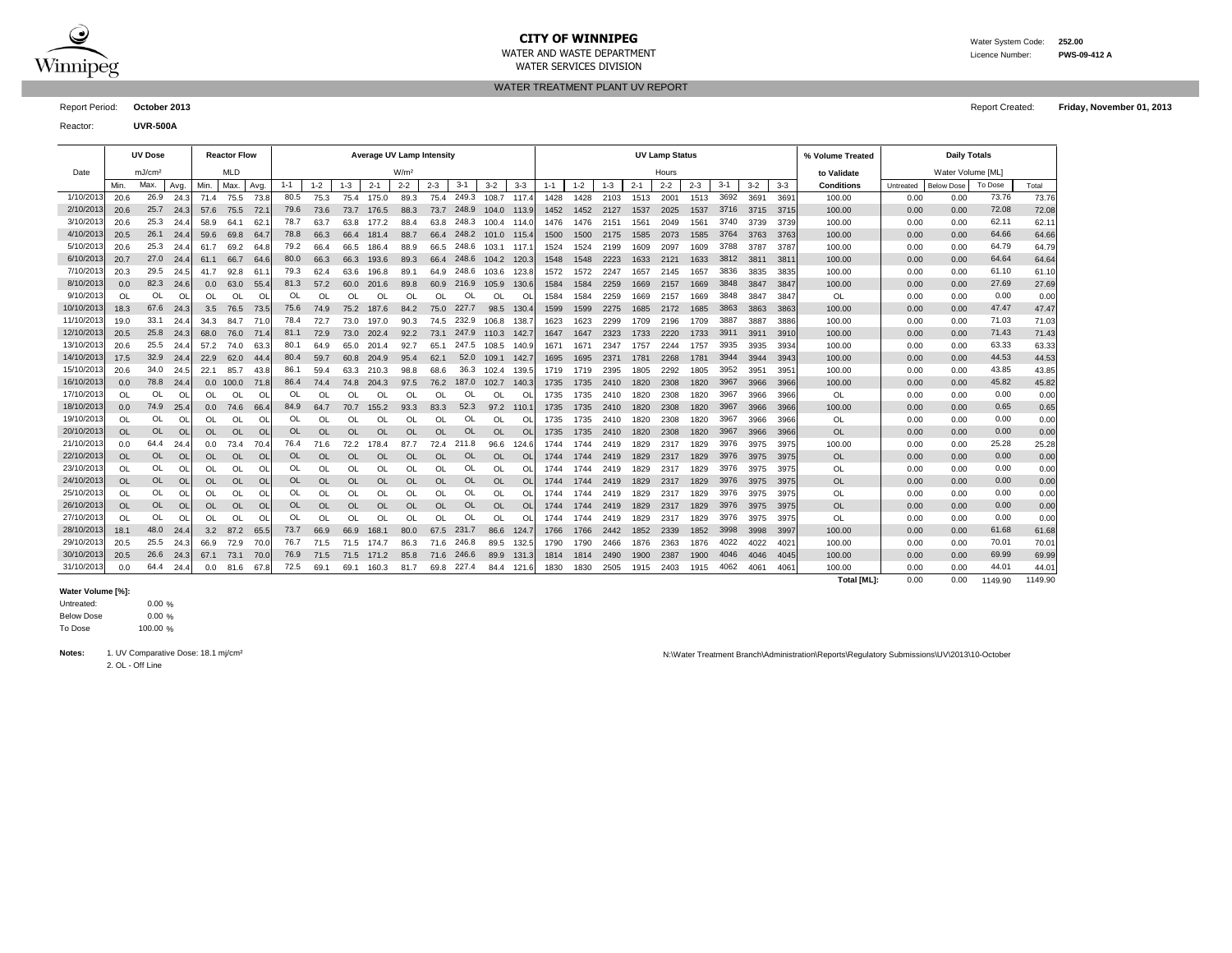

# **CITY OF WINNIPEG** WATER MATER WATER System Code: 252.00

WATER SERVICES DIVISION

WATER AND WASTE DEPARTMENT Licence Number: **PWS-09-412 A**

WATER TREATMENT PLANT UV REPORT

Reactor: **UVR-600A**

|            | <b>Average UV Lamp Intensity</b><br><b>UV Dose</b><br><b>Reactor Flow</b> |                    |                |                  |            |               |           |               |           | <b>UV Lamp Status</b> |                  |               |           |           |           |         |         |         | % Volume Treated |         | <b>Daily Totals</b> |         |         |               |                   |           |                   |         |       |
|------------|---------------------------------------------------------------------------|--------------------|----------------|------------------|------------|---------------|-----------|---------------|-----------|-----------------------|------------------|---------------|-----------|-----------|-----------|---------|---------|---------|------------------|---------|---------------------|---------|---------|---------------|-------------------|-----------|-------------------|---------|-------|
| Date       |                                                                           | mJ/cm <sup>2</sup> |                |                  | <b>MLD</b> |               |           |               |           |                       | W/m <sup>2</sup> |               |           |           |           |         |         |         |                  | Hours   |                     |         |         |               | to Validate       |           | Water Volume [ML] |         |       |
|            | Min.                                                                      | Max.               | Avg.           | Min.             | Max        | Avg.          | $1 - 1$   | $1 - 2$       | $1 - 3$   | $2 - 1$               | $2 - 2$          | $2 - 3$       | $3 - 1$   | $3-2$     | $3-3$     | $1 - 1$ | $1 - 2$ | $1 - 3$ | $2 - 1$          | $2 - 2$ | $2 - 3$             | $3 - 1$ | $3 - 2$ | $3 - 3$       | <b>Conditions</b> | Untreated | <b>Below Dose</b> | To Dose | Total |
| 1/10/2013  | 0L                                                                        | OL                 | O              | OL               | OL         | O             | 0L        | OL            | <b>OL</b> | O                     | OL               | <b>OL</b>     | OL        | O         | O         | 2529    | 1548    | 1548    | 1566             | 1566    | 1566                | 1638    | 3372    | 2546          | 0L                | 0.00      | 0.00              | 0.00    | 0.00  |
| 2/10/2013  | OL                                                                        | <b>OL</b>          | O <sub>l</sub> | OL               | <b>OL</b>  | <b>OL</b>     | <b>OL</b> | OL            | <b>OL</b> | OL                    | OL               | $\Omega$      | <b>OL</b> | <b>OL</b> | <b>Ol</b> | 2529    | 1548    | 1548    | 1566             | 1566    | 1566                | 1638    | 3372    | 2546          | <b>OL</b>         | 0.00      | 0.00              | 0.00    | 0.00  |
| 3/10/2013  | <b>OL</b>                                                                 | OL                 | O              | OL               | OL         | O             | OL        | OL            | OL        | OL                    | OL               | <b>OL</b>     | OL        | OL        | O         | 2529    | 1548    | 1548    | 1566             | 1566    | 1566                | 1638    | 3372    | 2546          | OL                | 0.00      | 0.00              | 0.00    | 0.00  |
| 4/10/2013  | <b>OL</b>                                                                 | <b>OL</b>          | O              | OL               | OL         | <b>OL</b>     | <b>OL</b> | <b>OL</b>     | <b>OL</b> | OL                    | <b>OL</b>        | $\Omega$      | <b>OL</b> | <b>OL</b> | O         | 2529    | 1548    | 1548    | 1566             | 1566    | 1566                | 1638    | 3372    | 2546          | <b>OL</b>         | 0.00      | 0.00              | 0.00    | 0.00  |
| 5/10/2013  | <b>OL</b>                                                                 | OL                 | O              | OL               | OL         | Ol            | OL        | <b>OL</b>     | OL        | OL                    | OL               | <b>OL</b>     | OL        | OL        | O         | 2529    | 1548    | 1548    | 1566             | 1566    | 1566                | 1638    | 3372    | 2546          | OL                | 0.00      | 0.00              | 0.00    | 0.00  |
| 6/10/2013  | <b>OL</b>                                                                 | <b>OL</b>          | $\overline{O}$ | <b>OL</b>        | <b>OL</b>  | <sup>Ol</sup> | OL        | <b>OL</b>     | <b>OL</b> | <b>OL</b>             | <b>OL</b>        | <b>OL</b>     | <b>OL</b> | <b>OL</b> | <b>Ol</b> | 2529    | 1548    | 1548    | 1566             | 1566    | 1566                | 1638    | 3372    | 2546          | <b>OL</b>         | 0.00      | 0.00              | 0.00    | 0.00  |
| 7/10/2013  | 18.9                                                                      | 78.3               | 24.2           | 5.8              | 90.5       | 84.9          | 86.2      | 86.2          | 86.1      | 86.1                  | 86.0             | 107.9         | 94.7      | 86.2      | 79.3      | 2538    | 1557    | 1557    | 1575             | 1575    | 1574                | 1647    | 3380    | 2555          | 100.00            | 0.00      | 0.00              | 30.51   | 30.51 |
| 8/10/2013  | 18.6                                                                      | 25.9               | 24.2           | 66.4             | 95.1       | 79.0          | 80.5      | 85.3          | 80.6      | 80.5                  | 80.5             | 108.7         | 95.0      | 80.5      | 75.9      | 2562    | 1581    | 1581    | 1599             | 1599    | 1598                | 1671    | 3404    | 2579          | 100.00            | 0.00      | 0.00              | 79.03   | 79.03 |
| 9/10/2013  | 17.7                                                                      | 25.2               | 24.0           | 70.1             | 77.4       | 73.           | 75.2      | 83.2          | 74.4      | 75.2                  | 75.2             | 107.4         | 94.2      | 75.2      | 75.       | 2586    | 1605    | 1605    | 1623             | 1623    | 1622                | 1695    | 3428    | 2603          | 100.00            | 0.00      | 0.00              | 73.84   | 73.84 |
| 10/10/2013 | 0.0                                                                       | 38.8               | 24.2           | 0.0              | 76.4       | 73.8          | 75.4      | 82.0          | 75.4      | 75.4                  | 75.4             | 106.2         | 92.7      | 75.4      | 75.       | 2595    | 1613    | 1613    | 1631             | 1631    | 1631                | 1703    | 3437    | 261'          | 99.99             | 0.00      | 0.00              | 26.28   | 26.28 |
| 11/10/2013 | 0.0                                                                       | 43.2               | 24.            | 0.0              | 90.7       | 82            | 84.5      | 112.5         | 167.8     | 83.4                  | 82.1             | 148.1         | 150.7     | 83.5      | 82.       | 2597    | 1616    | 1616    | 1634             | 1634    | 1633                | 1706    | 3439    | 2614          | 100.00            | 0.00      | 0.00              | 8.45    | 8.45  |
| 12/10/2013 | <b>OL</b>                                                                 | <b>OL</b>          | <b>OI</b>      | OL               | <b>OL</b>  | <b>OL</b>     | <b>OL</b> | <b>OL</b>     | OL        | OL                    | <b>OL</b>        | <b>OL</b>     | <b>OL</b> | OL        | $\circ$   | 2597    | 1616    | 1616    | 1634             | 1634    | 1633                | 1706    | 3439    | 261           | <b>OL</b>         | 0.00      | 0.00              | 0.00    | 0.00  |
| 13/10/2013 | <b>OL</b>                                                                 | OL                 | O              | OL               | OL         | O             | OL        | OL            | OL        | <b>OL</b>             | OL               | <b>OL</b>     | OL        | OL        | O         | 2597    | 1616    | 1616    | 1634             | 1634    | 1633                | 1706    | 3439    | 261           | OL                | 0.00      | 0.00              | 0.00    | 0.00  |
| 14/10/2013 | 17.1                                                                      | 78.7               | 24.3           | 4.1              | 73.7       | 65.2          | 67.0      | 72.8          | 196.8     | 66.9                  | 66.9             | 82.6          | 75.5      | 67.1      | 55.9      | 2613    | 1631    | 1631    | 1649             | 1649    | 1649                | 1721    | 3455    | 2629          | 100.00            | 0.00      | 0.00              | 41.86   | 41.86 |
| 15/10/2013 | 0.0                                                                       | 35.1               | 24.3           | 0.0              | 77.7       | 51            | 52.9      | 56.4          | 155.3     | 52.8                  | 52.9             | 60.6          | 53.6      | 53.0      | 47.       | 2628    | 1647    | 1647    | 1665             | 1665    | 1664                | 1737    | 3470    | 2645          | 100.00            | 0.00      | 0.00              | 33.26   | 33.26 |
| 16/10/2013 | 0.0                                                                       | 62.2               | 24.4           | 0.0              | 78.1       | 67.8          | 66.7      | 68.5          | 124.0     | 69.7                  | 69.1             | 68.3          | 68.8      | 69.7      | 42.       | 2630    | 1649    | 1648    | 1667             | 1666    | 1666                | 1738    | 3472    | 2647          | 100.00            | 0.00      | 0.00              | 4.36    | 4.36  |
| 17/10/2013 | OL                                                                        | OL                 | Ω              | OL               | 0l         | O             | OL        | <sup>OL</sup> | OL        | Ol                    | OL               | OL            | OL        | O         | Ω         | 2630    | 1649    | 1648    | 1667             | 1666    | 1666                | 1738    | 3472    | 264           | OL                | 0.00      | 0.00              | 0.00    | 0.00  |
| 18/10/2013 | 0.0                                                                       | 58.5               | 23.7           | 0.0              | 86.1       | 74.           | 73.5      | 76.1          | 102.0     | 76.1                  | 76.0             | 76.1          | 76.0      | 76.1      | 43.3      | 2645    | 1664    | 1664    | 1682             | 1682    | 1681                | 1754    | 3487    | 2662          | 99.81             | 0.00      | 0.09              | 47.13   | 47.22 |
| 19/10/2013 | 16.6                                                                      | 25.2               | -23.           | 65.7             | 77.1       | 73.           | 69.7      | 74.3          | 88.8      | 74.4                  | 74.3             | 74.3          | 74.3      | 74.3      | 44.3      | 2669    | 1688    | 1688    | 1706             | 1706    | 1705                | 1778    | 351'    | 2686          | 100.00            | 0.00      | 0.00              | 72.97   | 72.97 |
| 20/10/2013 | 17.0                                                                      | 25.3               | 23.8           | 62.0             | 73.8       | 66.8          | 66.2      | 68.3          | 84.7      | 68.3                  | 68.3             | 68.3          | 68.3      | 68.3      | 44.       | 2693    | 1712    | 1712    | 1730             | 1730    | 1729                | 1802    | 3535    | 2710          | 100.00            | 0.00      | 0.00              | 66.84   | 66.84 |
| 21/10/201  | 0.0                                                                       | 94.8               | 23.9           | 0.0              | 73.5       | 64.           | 123.1     | 91.2          | 133.1     | 88.0                  | 90.9             | 99.9          | 80.7      | 68.2      | 52.       | 2709    | 1728    | 1727    | 1746             | 1745    | 1745                | 1809    | 3543    | 271           | 100.00            | 0.00      | 0.00              | 41.87   | 41.87 |
| 22/10/201  | 17.9                                                                      | 30.4               | 24.2           | 46.9             | 68.9       | 63.           | 99.8      | 85.4          | 106.8     | 85.0                  | 85.6             | 85.4          | 64.2      | 63.1      | 29.3      | 2733    | 1752    | 1751    | 1770             | 1769    | 1769                | 1821    | 3555    | 2729          | 100.00            | 0.00      | 0.00              | 63.32   | 63.32 |
| 23/10/2013 | 16.8                                                                      | 27.2               | 24.2           | 54.7             | 85.7       | 64.           | 66.9      | 65.9          | 65.8      | 65.9                  | 65.8             | 65.8          | 65.8      | 65.9      | 32.9      | 2757    | 1776    | 1775    | 1794             | 1793    | 1793                | 1845    | 3579    | 2753          | 100.00            | 0.00      | 0.00              | 64.37   | 64.37 |
| 24/10/2013 | 16.9                                                                      | 25.3               | 24.2           | 62.1             | 67.3       | 65.0          | 66.5      | 66.5          | 66.5      | 66.5                  | 66.5             | 66.5          | 66.4      | 66.4      | 45.6      | 2781    | 1800    | 1799    | 1818             | 1817    | 1817                | 1869    | 3603    | 2777          | 99.86             | 0.00      | 0.09              | 64.89   | 64.98 |
| 25/10/2013 | 17.7                                                                      | 25.2               | 24.2           | 59.8             | 67.3       | 64.           | 66.0      | 65.9          | 65.3      | 65.9                  | 65.9             | 65.9          | 65.9      | 65.9      | 58.       | 2805    | 1824    | 1823    | 1842             | 1841    | 1841                | 1893    | 3627    | $280^{\circ}$ | 100.00            | 0.00      | 0.00              | 64.46   | 64.46 |
| 26/10/2013 | 17.7                                                                      | 25.2               | 23.8           | 59.4             | 65.1       | 62.5          | 64.0      | 63.9          | 62.3      | 63.9                  | 63.9             | 63.9          | 63.9      | 63.9      | 59.       | 2829    | 1848    | 1847    | 1866             | 1865    | 1865                | 1917    | 3651    | 2825          | 100.00            | 0.00      | 0.00              | 62.45   | 62.45 |
| 27/10/2013 | 16.4                                                                      | 24.1               | 22.2           | 59.7             | 65.1       | 62.           | 64.0      | 63.9          | 56.2      | 63.9                  | 64.0             | 63.9          | 63.9      | 63.9      | 59.       | 2853    | 1872    | 187'    | 1890             | 1889    | 1889                | 1941    | 3675    | 2849          | 99.16             | 0.00      | 0.52              | 61.93   | 62.45 |
| 28/10/2013 | 0.0                                                                       | 38.2               | 22.            | 0.0 <sub>1</sub> | 72.4       | 62.           | 64.5      | 64.1          | 54.5      | 63.8                  | 64.3             | 64.0          | 63.8      | 63.7      | 57.       | 2854    | 1873    | 1873    | 1891             | 1891    | 1890                | 1942    | 3676    | 285'          | 96.56             | 0.00      | 0.14              | 3.88    | 4.02  |
| 29/10/2013 | $\Omega$                                                                  | OL                 | O              | OL               | OL         | $\circ$       | OL        | OL            | OL        | OL                    | OL               | <sup>OL</sup> | OL        | OL        | Ω         | 2854    | 1873    | 1873    | 1891             | 1891    | 1890                | 1942    | 3676    | 285           | <b>OL</b>         | 0.00      | 0.00              | 0.00    | 0.00  |
| 30/10/2013 | <b>OL</b>                                                                 | <b>OL</b>          | $\circ$        | OL               | <b>OL</b>  | <b>OL</b>     | <b>OL</b> | <b>OL</b>     | <b>OL</b> | OL                    | <b>OL</b>        | <b>OL</b>     | <b>OL</b> | <b>OL</b> | $\Omega$  | 2854    | 1873    | 1873    | 1891             | 1891    | 1890                | 1942    | 3676    | 285           | <b>OL</b>         | 0.00      | 0.00              | 0.00    | 0.00  |
| 31/10/2013 | <b>OL</b>                                                                 | OL                 | O              | OL               | OL         | <b>OL</b>     | OL        | OL            | OL        | OL                    | <b>OL</b>        | <b>OL</b>     | OL        | OL        | O         | 2854    | 1873    | 1873    | 1891             | 1891    | 1890                | 1942    | 3676    | 285           | OL                | 0.00      | 0.00              | 0.00    | 0.00  |

#### **Water Volume [%]:**

0.00 % 0.09 % 99.91 % To Dose Below Dose Untreated:

2. OL - Off Line

Notes: 1. UV Comparative Dose: 18.1 mj/cm<sup>2</sup> and the Ministration Reports Network of Treatment Branch\Administration\Reports\Regulatory Submissions\UV\2013\10-October

**Total [ML]:** 0.00 0.84 911.70 912.54

Report Period: **October 2013** Report Created: **Friday, November 01, 2013**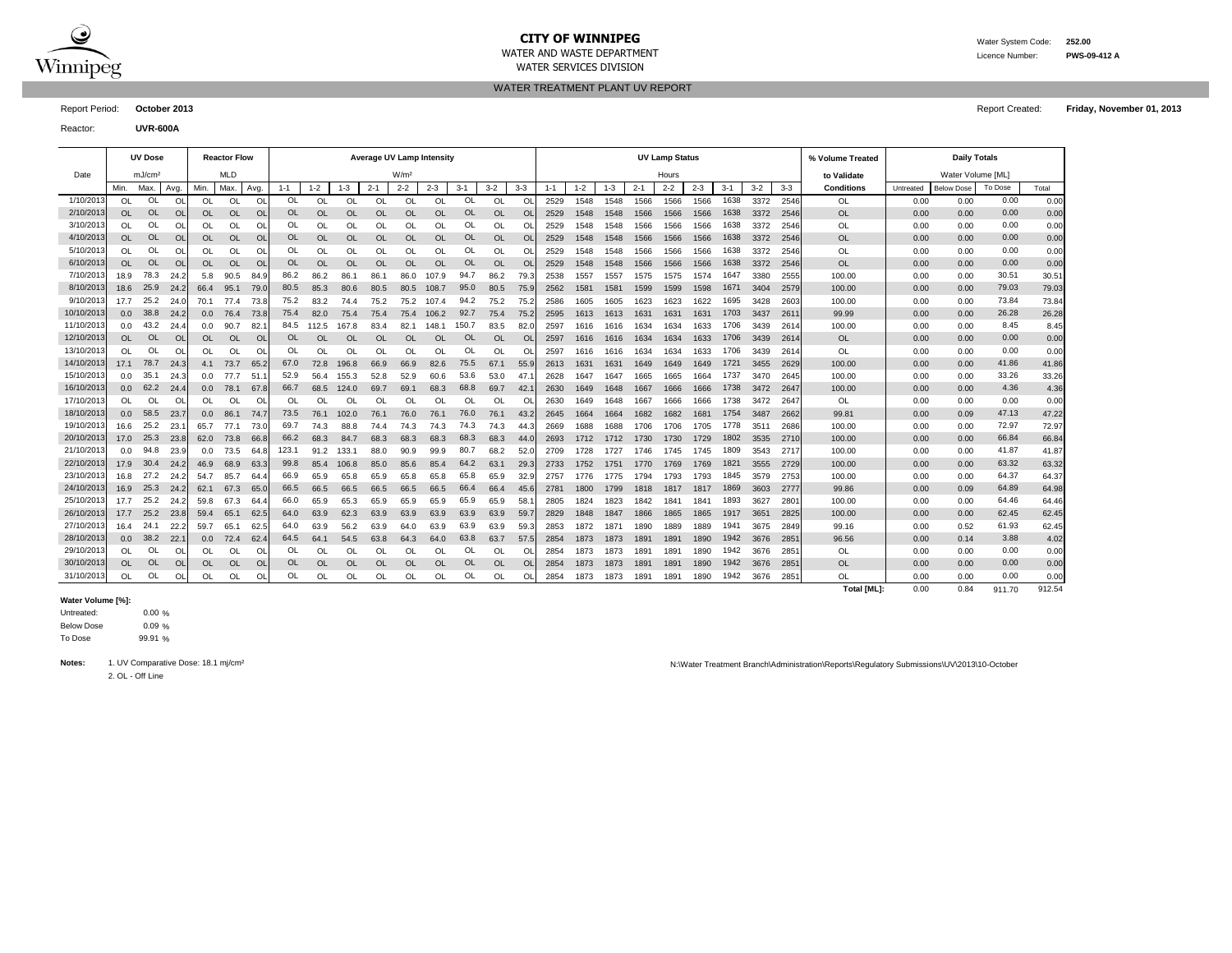

Water and Waste Department • Service des eaux et des déchets

Tuesday, October 15, 2013 **Our Incident/Report No: 09-2013**  LIMS Reference No: **37263**

Ms. Melanie Betsill Drinking Water Officer Manitoba Water Stewardship, Office of Drinking Water 1007 Century Street Winnipeg MB R3H 0W4

# **RE: CORRECTIVE ACTION REPORT**

| <b>WATER SYSTEM</b><br><b>WATER SYSTEM CODE</b><br><b>LOCATION OF NON-COMPLIANT INCIDENT</b> | Winnipeg Public Water System<br>252.00<br><b>Winnipeg 3-Dist SE05; SE07; SE08; SW07</b>                                                                                                                                                                                                                                                                                                                                                                                                                                                                                                             |
|----------------------------------------------------------------------------------------------|-----------------------------------------------------------------------------------------------------------------------------------------------------------------------------------------------------------------------------------------------------------------------------------------------------------------------------------------------------------------------------------------------------------------------------------------------------------------------------------------------------------------------------------------------------------------------------------------------------|
| <b>OPERATOR IN CHARGE</b>                                                                    | NA.                                                                                                                                                                                                                                                                                                                                                                                                                                                                                                                                                                                                 |
| <b>INCIDENT REPORTED BY</b>                                                                  | Steve Fletcher, Supervisor of Analytical Services Branch                                                                                                                                                                                                                                                                                                                                                                                                                                                                                                                                            |
| <b>TYPE OF NON-COMPLIANT INCIDENT</b>                                                        | 1. Treated (or distribution system) water sample contains E.<br>coliform >0 per100mL, 3 MR 41/2007<br>2. Low positive Total Coliform (<10 per100mL), 3 MR 41/2007                                                                                                                                                                                                                                                                                                                                                                                                                                   |
| <b>INCIDENT DATE</b>                                                                         | October 07, 2013                                                                                                                                                                                                                                                                                                                                                                                                                                                                                                                                                                                    |
| <b>DESCRIPTION OF CORRECTIVE ACTIONS</b>                                                     | IMMEDIATELY: Re-sampled original locations tested additional<br>samples upstream/downstream of original locations as well as<br>other locations in the area for; turbidity, free/total chlorine,<br>temperature and contacted the ODW. The Winnipeg Regional<br>Health Authority issued a precautionary Boil Water Advisory on<br>October 8, 2013, for the area south of Bishop Grandin Blvd. to the<br>Perimeter, and east of the Red River to the Seine River. The<br>Advisory was subsequently rescinded on October 9, 2013, when<br>the first round of re-samples tested negative for bacteria. |
| <b>TEST RESULTS</b>                                                                          | See Attached                                                                                                                                                                                                                                                                                                                                                                                                                                                                                                                                                                                        |

NOTES/COMMENTS:

1. All microbiological tests performed by contract laboratory.

2. UP/DOWN STREAM testing performed when EC is >0 /100mL, TC is >10 /100mL or when resample/consecutive sample is positive for EC or TC or as directed by the Manager of Environmental Standards Division and/or the Office of Drinking Water

3. INITIAL chlorine, turbidity and temperature only tested at the required 39 sample locations.

4. NR-No Result due to laboratory/analyst error.

5. NA-Not Analyzed.

**EMERGENCY REPORTING IS REQUIRED WHERE A POTENTIAL HEALTH RISK IS INVOLVED. FOLLOW THE INSTRUCTIONS OF YOUR DRINKING WATER OFFICER ON SITUATIONS REQUIRING IMMEDIATE REPORTING**

## **DISTRIBUTION**

FORWARD THE ORIGINAL TO THE DRINKING WATER OFFICER WITH THE MONTHLY COMPLIANCE SUBMISSIONS.

**Contact the Drinking Water Officer for any comments, questions or concerns**

REFERENCE: ODW-RF-016

Embrace the spirit . Vivez l'esprit

Environmental Standards Division • Division des normes environnementales 2230 Main Street. • 2230, rue Main • Winnipeg • Manitoba R2V 4T8 fax/téléc. (204) 339-2147 • www.winnipeg.ca